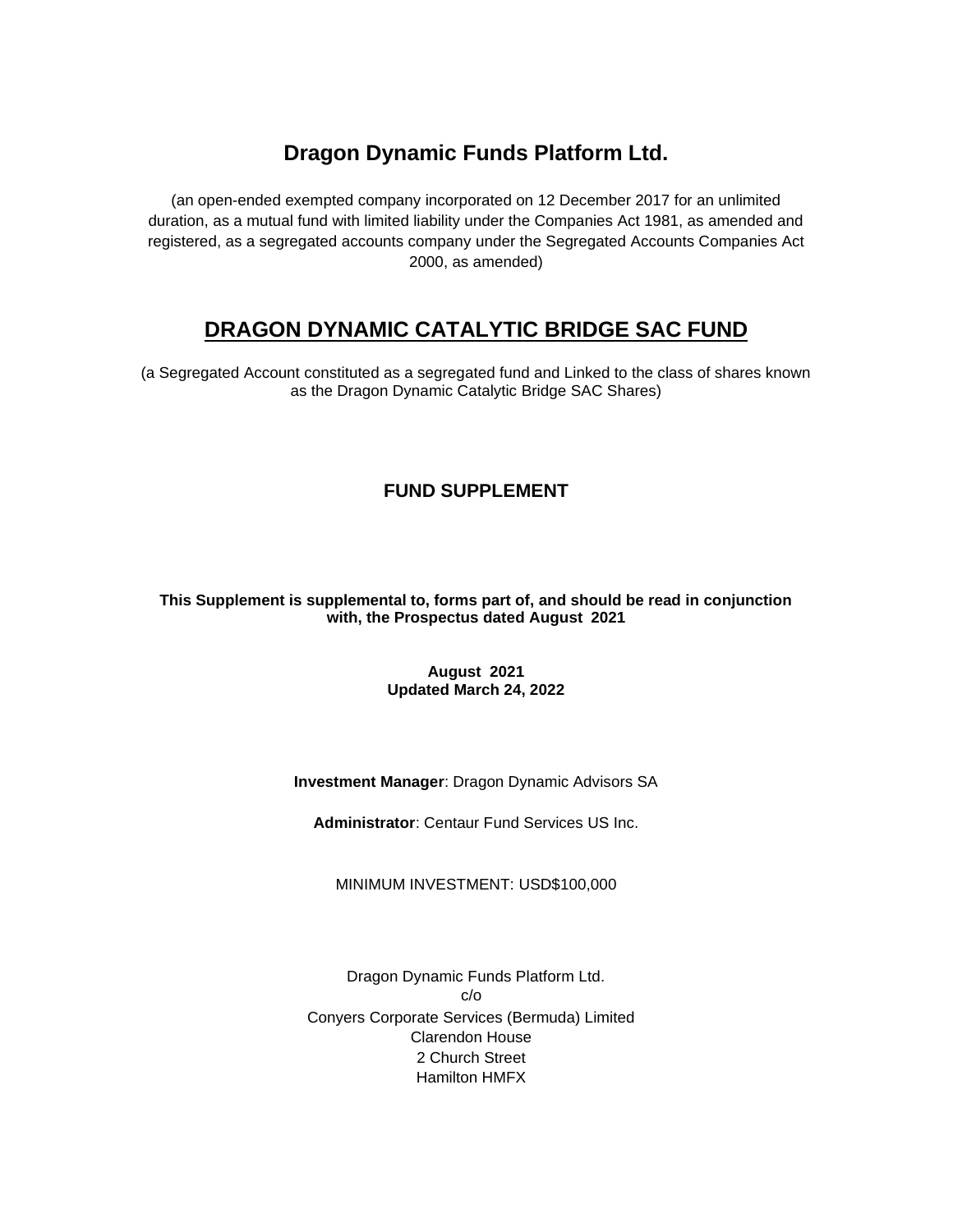Bermuda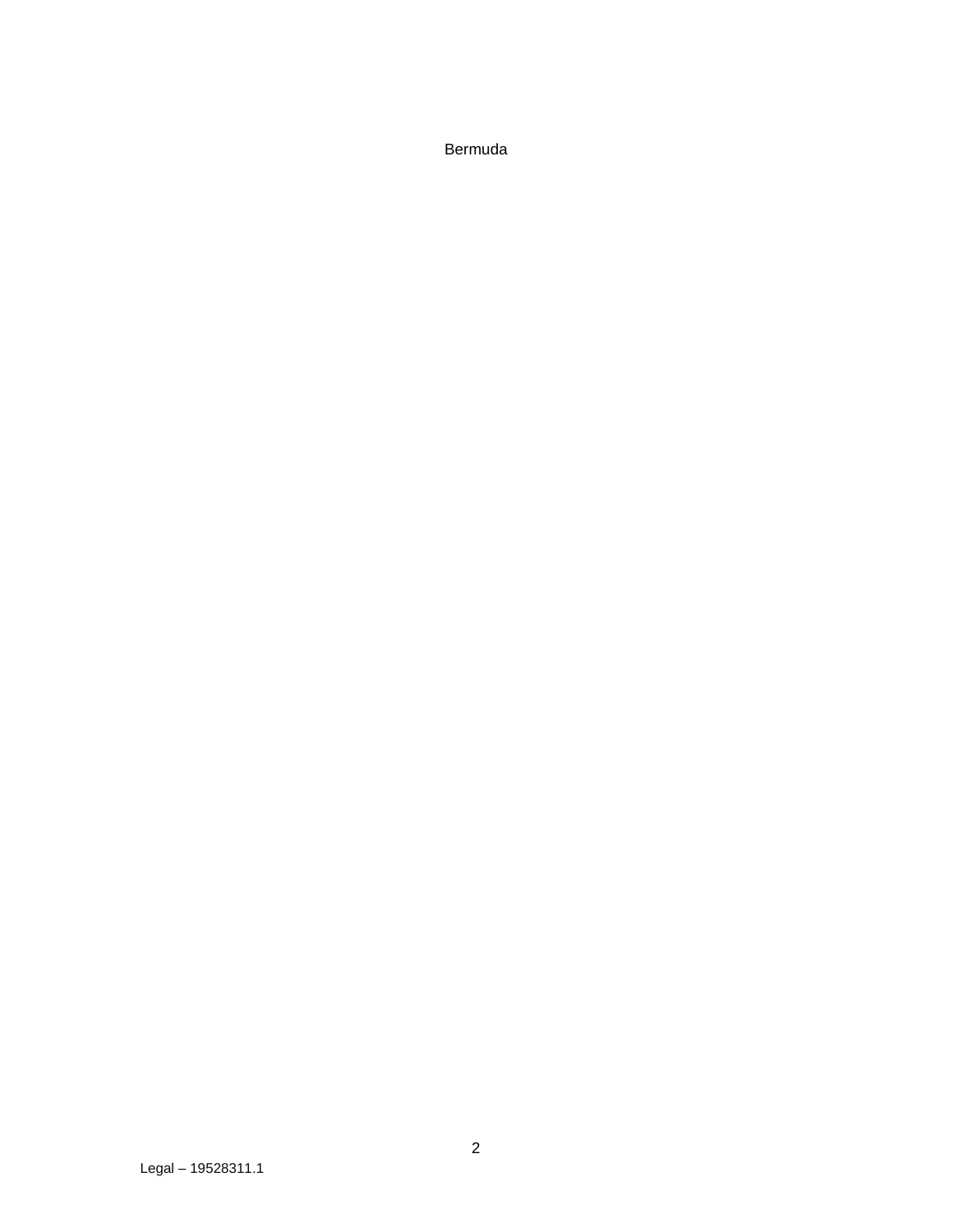## **GENERAL NOTICES AND SECURITIES WARNINGS**

<span id="page-2-0"></span>This supplement dated August 2021 ("**Supplement"**) is supplemental to, forms part of, and should be read in conjunction with, the Prospectus dated August 2021(**Prospectus**) for Dragon Dynamic Funds Platform Ltd. ("**Company"**).

*All capitalized terms used herein and not otherwise defined shall have the same respective meanings as set forth in the Prospectus*.

Dragon Dynamic Catalytic Bridge SAC Fund ("**Fund"**) is a segregated account which is linked to the Dragon Dynamic Catalytic Bridge SAC Shares ("**Shares"**), which is the designated name of a distinct and segregated class of Investor Shares in the Dragon Dynamic Funds Platform Ltd. ("**Company**)", a company incorporated under the laws of Bermuda as a segregated accounts company. The Shares are offered pursuant to the terms of the Prospectus and this Supplement and are issued by the Fund. Copies of the Prospectus are available during usual business hours on any weekday (Saturdays, Sundays and holidays excepted), on behalf of the Company, free of charge, from the offices of the Investment Manager and the Administrator. No offering literature shall be employed in the offering of the Shares, except as provided by the Company together with the Prospectus and this Supplement. No Person has been authorized to make any representations or provide any information with respect to the Shares, except such information as is contained in the Prospectus and this Supplement. Neither the delivery of the Prospectus and this Supplement nor any sales made hereunder shall under any circumstances create an implication that there has been no change in the matters discussed herein since the date hereof.

The Board has overall responsibility for the management and control of the Company and the Fund. The Directors, whose names appear in the Prospectus, accept full responsibility for the information contained in this Supplement and confirm, having made all reasonable enquiries that to the best of their knowledge and belief there are no other facts the omission of which would make any statement herein misleading. The information contained in this Supplement should be read in the context of, and together with, the information contained in the Prospectus and distribution of this Supplement is not authorised unless accompanied by, or supplied in conjunction with, a copy of the Prospectus. This Supplement and the Prospectus should be accompanied by, and read in conjunction with, the Company's Memorandum of Association and Bye-laws (collectively the "**Constitutional Documents**"), its latest annual report and audited accounts (if any). Neither this Supplement nor the Prospectus set out all the provisions of the Company's Constitutional Documents that may be significant to a particular prospective investor. Statements made with respect to the provisions of those documents are not necessarily complete, and reference is made to the actual document for complete information as to the rights and obligations of the parties thereto. Each prospective investor should examine this Supplement and the Prospectus and the applicable subscription agreement as well as the underlying Constitutional Documents in order to assure itself that the terms of the investment offered and the Fund's investment objective and methods of operation are satisfactory to it.

**THIS SUPPLEMENT TOGETHER WITH THE PROSPECTUS CONSTITUTE THE OFFERING OF THE FUND. THEY DO NOT CONSTITUTE AN OFFER TO SUBSCRIBE OR A SOLICITATION OF AN OFFER TO SUBSCRIBE TO ANYONE IN ANY JURISDICTION IN WHICH SUCH OFFER IS NOT AUTHORISED OR TO ANY PERSON TO WHOM IT IS UNLAWFUL TO MAKE SUCH OFFER OR SOLICITATION.**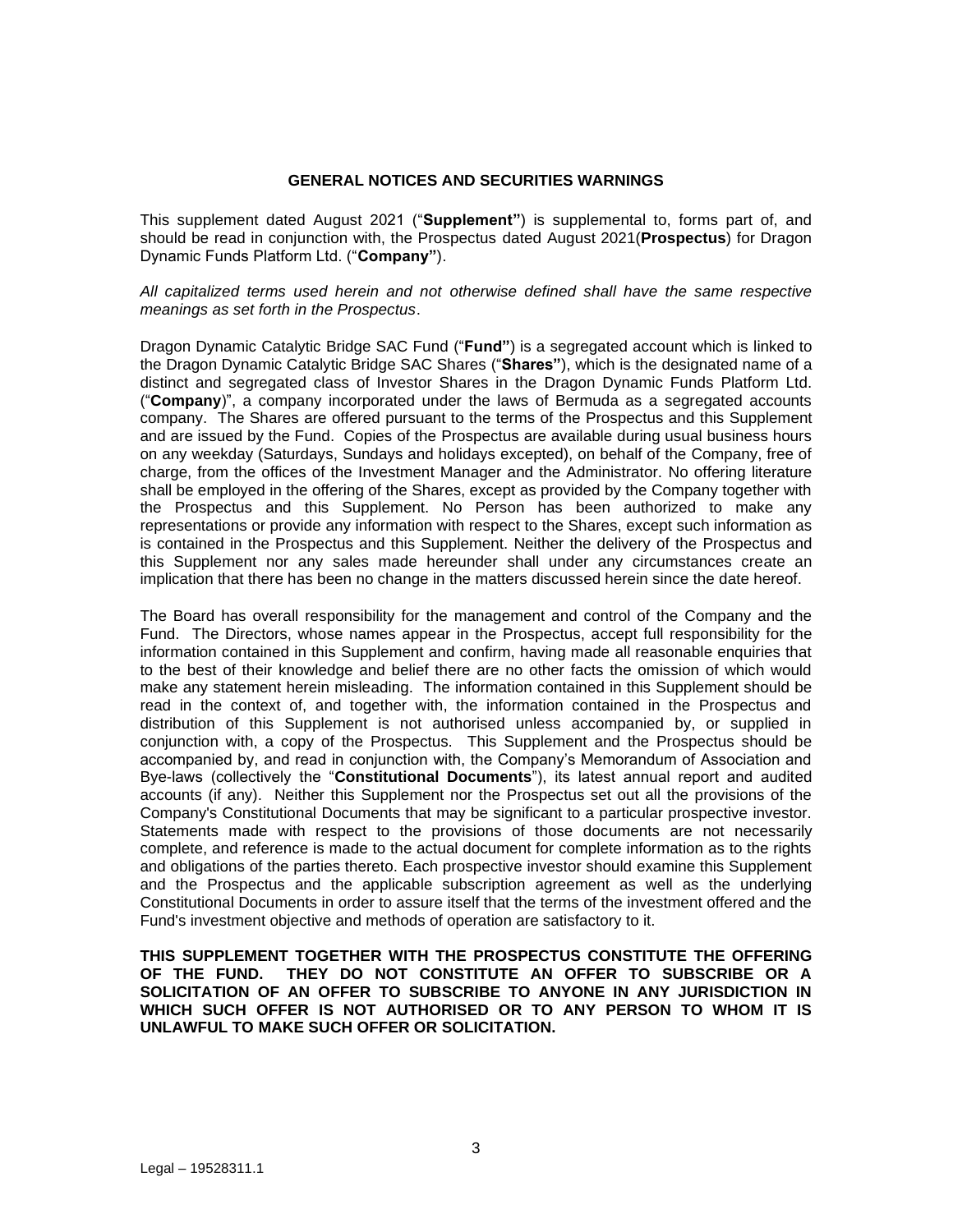In making an investment decision, investors must rely on their own examination of the Company and the terms of the offering, including the merits and risks involved. No assurance can be given that the Company's or the Fund's investment objective will be achieved.

### **When considering what action you should take you are recommended to seek your own financial advice immediately from your stockbroker, solicitor, accountant or another appropriate authorised independent adviser.**

The purchase of the Shares involves a high degree of risk. The performance of the Shares is subject to fluctuations and no assurance can be given that appreciation will occur or that losses will not be realised. Investment in the Shares is intended for professional or sophisticated investors who can afford the risks inherent in this type of investment. Prospective investors' attention is drawn to the "RISK FACTORS" section of the Prospectus. Prospective investors should inform themselves as to the legal requirements and tax consequences within the countries of their residence or domicile for the acquisition, holding or disposal of Shares and any foreign exchange restrictions which may be relevant to them. Shares which are acquired by persons not entitled to under the Company's policies and regulatory requirements to hold them may be compulsorily redeemed.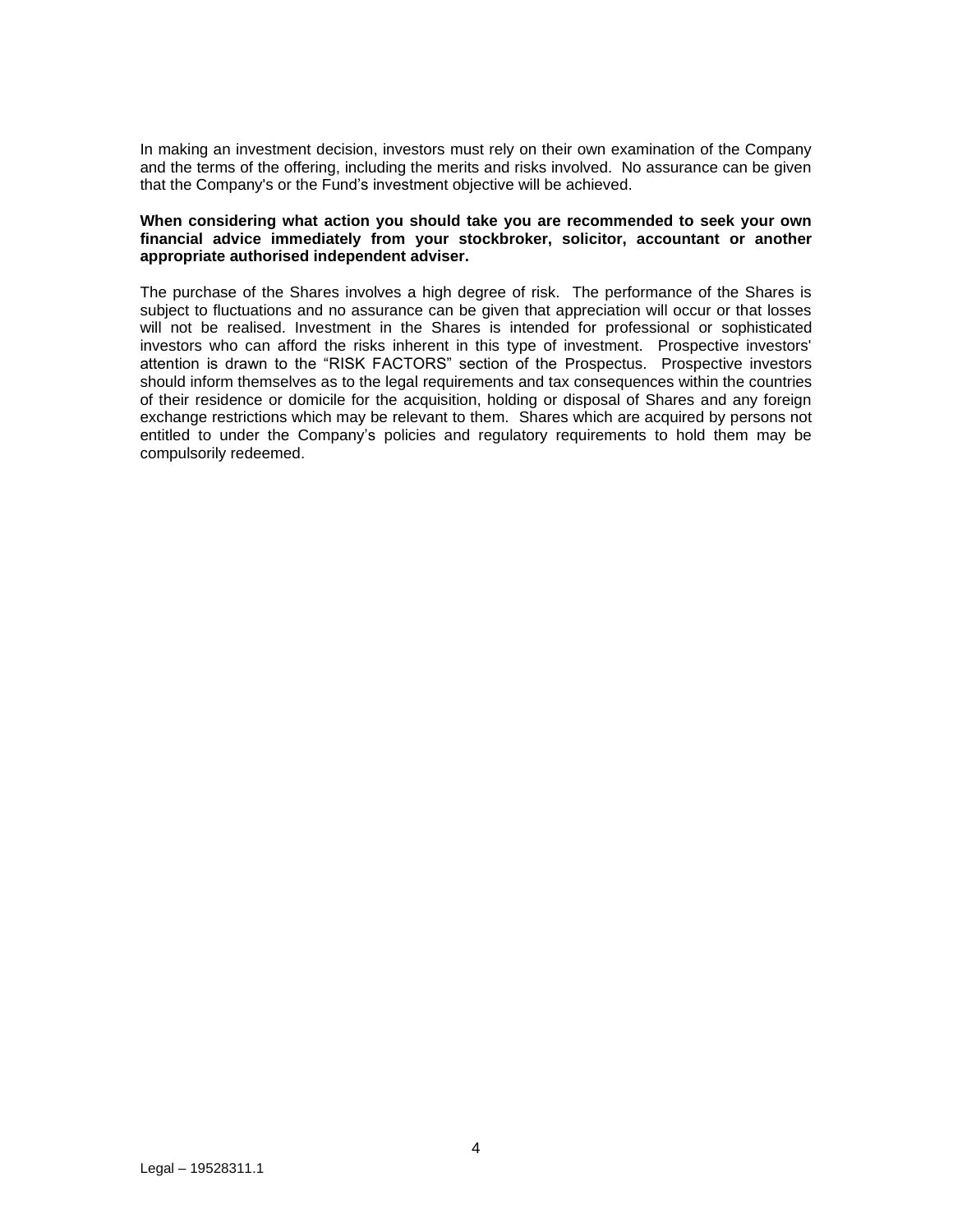## **DIRECTORY**

The following are the service providers to the Company with respect to the Fund.

| <b>Directors</b><br>James A. Michie<br>jam@dragondynamicfp.com<br>Gary John Carr<br>gary@dragondynamicfp.com                                                                                                   | <b>Company Secretary and Registered Office</b><br>c/o Conyers Corporate Services (Bermuda) Limited<br>Clarendon House<br>2 Church Street<br><b>Hamilton HMFX</b><br>Bermuda<br>Tel: + 1 441 295 1422<br>www.conyers.com |
|----------------------------------------------------------------------------------------------------------------------------------------------------------------------------------------------------------------|-------------------------------------------------------------------------------------------------------------------------------------------------------------------------------------------------------------------------|
| <b>Investment Manager</b><br>Dragon Dynamic Advisors S.A<br>Via España, Plaza Comercial San Fernando<br>1st floor, suite 41<br>Panama City<br>Panama                                                           | <b>Auditors</b><br>Richey May & Co<br>9605 S Kingston Ct # 200<br>Englewood, CO 80112<br><b>USA</b><br>www.richeymay.com                                                                                                |
| Administrator<br>Centaur Fund Services US Inc.<br>3rd Floor, 16-00 Route 208<br>Fair Lawn<br>New Jersey 07410 USA<br>Tel: +1 201 335 1271<br>www.centaurfs.com                                                 | <b>Legal Counsel to Fund</b><br>Conyers Dill & Pearman Limited<br>Clarendon House<br>2 Church Street<br>Hamilton HM FX<br>Bermuda<br>Tel: + 1 441 295 1422<br>www.conyers.com                                           |
| <b>Banker</b><br>The Northern Trust Int'l Banking Corporation<br>3 Second Street at Harbourside,<br><b>Suite 1401</b><br>Jersey City, New Jersey<br>07311 USA<br>Tel: +1 312 630 6000<br>www.northerntrust.com | <b>Swiss Legal Representative</b><br>OpenFunds Investment Services AG<br><b>Zurich Office</b><br>Seefeldstrasse 35<br>8008 Zurich<br>Tel: +41445003108<br>www.open-funds.ch                                             |
| <b>Segregated Accounts Company Representative</b><br>Gary Carr<br>Paget, Bermuda                                                                                                                               | <b>Special U.S. Fund Counsel</b><br>Sadis & Goldberg LLP<br>551 Fifth Avenue, 21 <sup>st</sup> Floor<br>New York, NY 10176, United States<br>Tel: (212) 573-6660<br>https://www.sadis.com                               |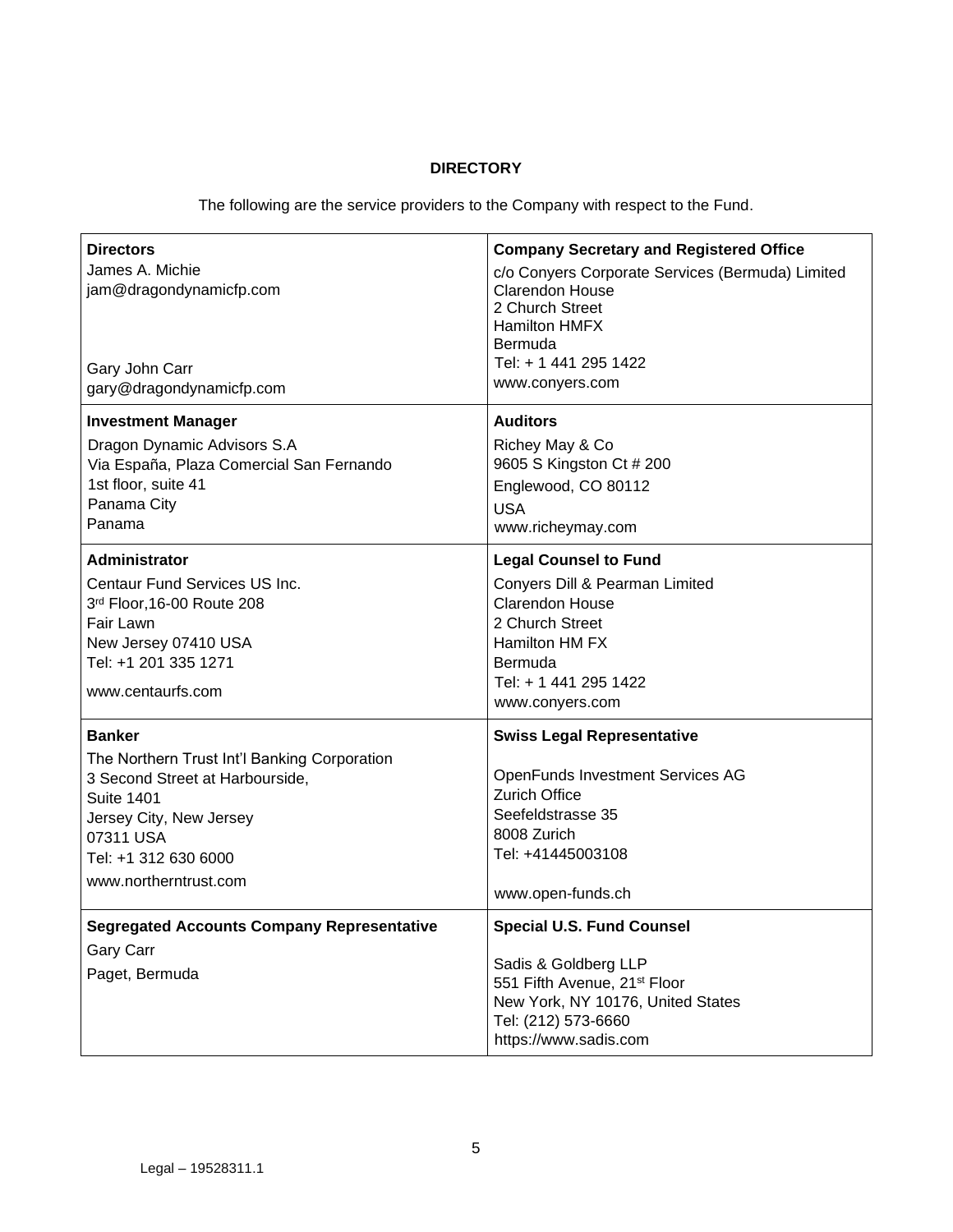## **TABLE OF CONTENTS**

### **Title of Section Page Number** THE COMPANY AND DRAGON DYNAMIC CATALYTIC BRIDGE SAC FUND....................... 8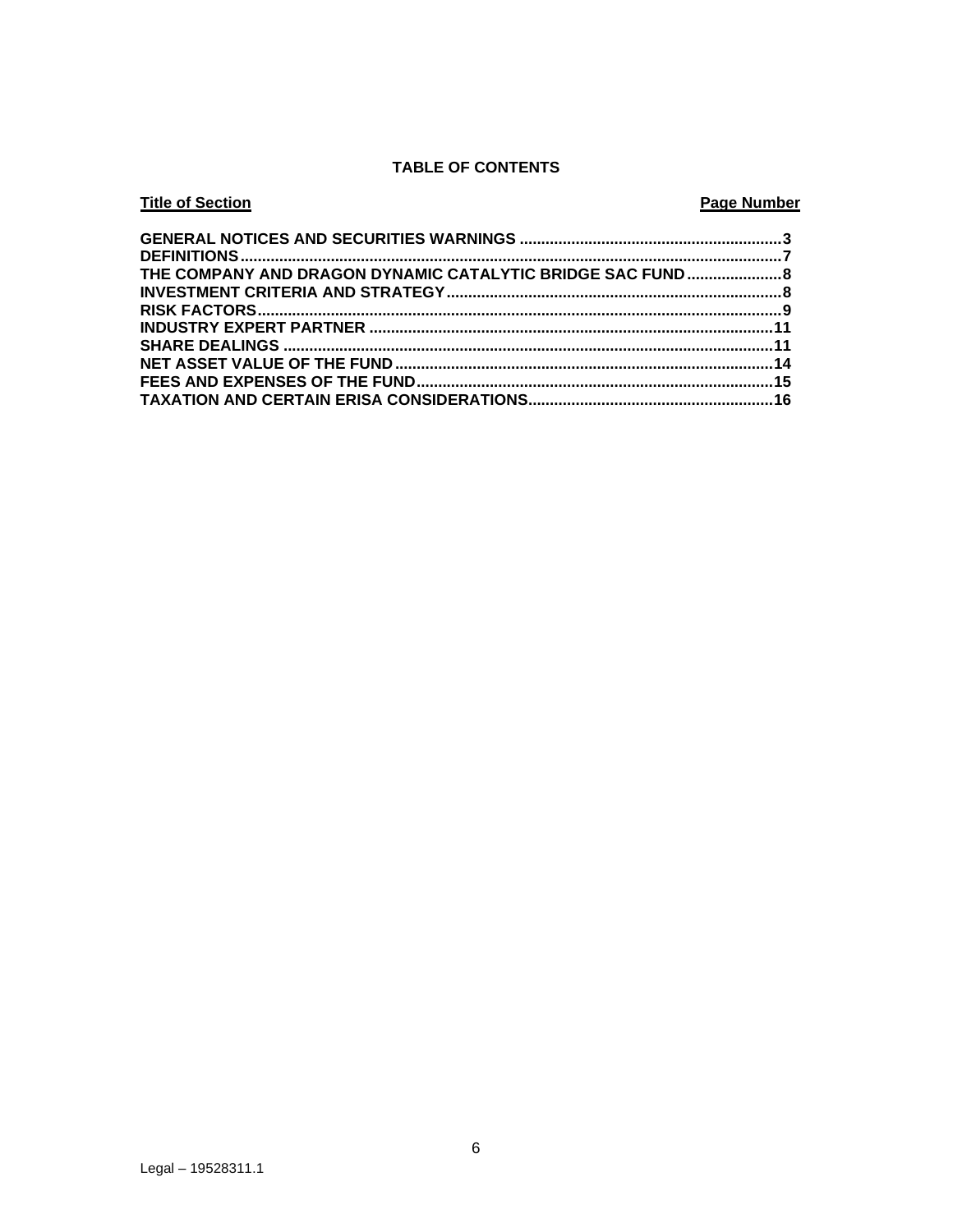## **DEFINITIONS**

<span id="page-6-0"></span>

| <b>Initial Series</b>                                             | has the meaning ascribed thereto on page 7.                                                                                                                                                                    |
|-------------------------------------------------------------------|----------------------------------------------------------------------------------------------------------------------------------------------------------------------------------------------------------------|
| <b>Business Day</b>                                               | a day on which commercial banks in Bermuda settle payments<br>and are open for general business, being Monday to Friday<br>inclusive (save for public holidays).                                               |
| Company                                                           | Dragon Dynamic Funds Platform Ltd.                                                                                                                                                                             |
| USD\$                                                             | the lawful currency of United States of America, and functional<br>currency of the Fund.                                                                                                                       |
| <b>Dragon Dynamic Catalytic</b><br><b>Bridge SAC Fund or Fund</b> | a separate segregated account of the Company.                                                                                                                                                                  |
| <b>Initial Subscription Period</b>                                | the period commencing at 9.00 a.m. 1 August 2021 and<br>expiring at 5.00 p.m. on 31 August 2021 or such earlier or later<br>date as the Directors may determine.                                               |
| <b>Incentive Allocation</b>                                       | the performance related incentive allocation payable to the<br>Investment Manager or any affiliate or any delegated manager<br>of the Fund out in detail in this Supplement                                    |
| <b>Performance Period</b>                                         | the period of time for which an Incentive Allocationis calculated.                                                                                                                                             |
| <b>Redemption Fee</b>                                             | A fee, if any, charged upon redemption of Shares of the Fund<br>by an investor.                                                                                                                                |
| <b>Redemption Day</b>                                             | the last Business Day of each calendar month or such other<br>day as the Directors may in their discretion determine.                                                                                          |
| <b>Shares</b>                                                     | the class of Investor Shares known as Dragon Dynamic<br>Catalytic Bridge SAC Shares which are linked to the Fund.                                                                                              |
| <b>Subscription Day</b>                                           | The final day of Initial Subscription Period and thereafter the<br>first Business Day of each calendar month or such other day as<br>the Directors may determine either generally or in any particular<br>case |
| <b>Subscription Price</b>                                         | has the following meaning:                                                                                                                                                                                     |
|                                                                   | (i)<br>in respect of the Initial Subscription Period or were a new<br>series of Shares are issued on any Subscription Day,<br>USD\$1,000 per Share; and                                                        |
|                                                                   | thereafter, the Net Asset Value of the Shares as at the<br>(iii)<br>applicable Subscription Day.                                                                                                               |
| <b>Supplement or Fund</b><br><b>Supplement</b>                    | this supplement to the Company's Prospectus constituting the<br>offering of Shares of the Fund.                                                                                                                |
| <b>Valuation Day</b>                                              | the last Business Day of each calendar month or such other<br>day as the Directors may in their discretion determine.                                                                                          |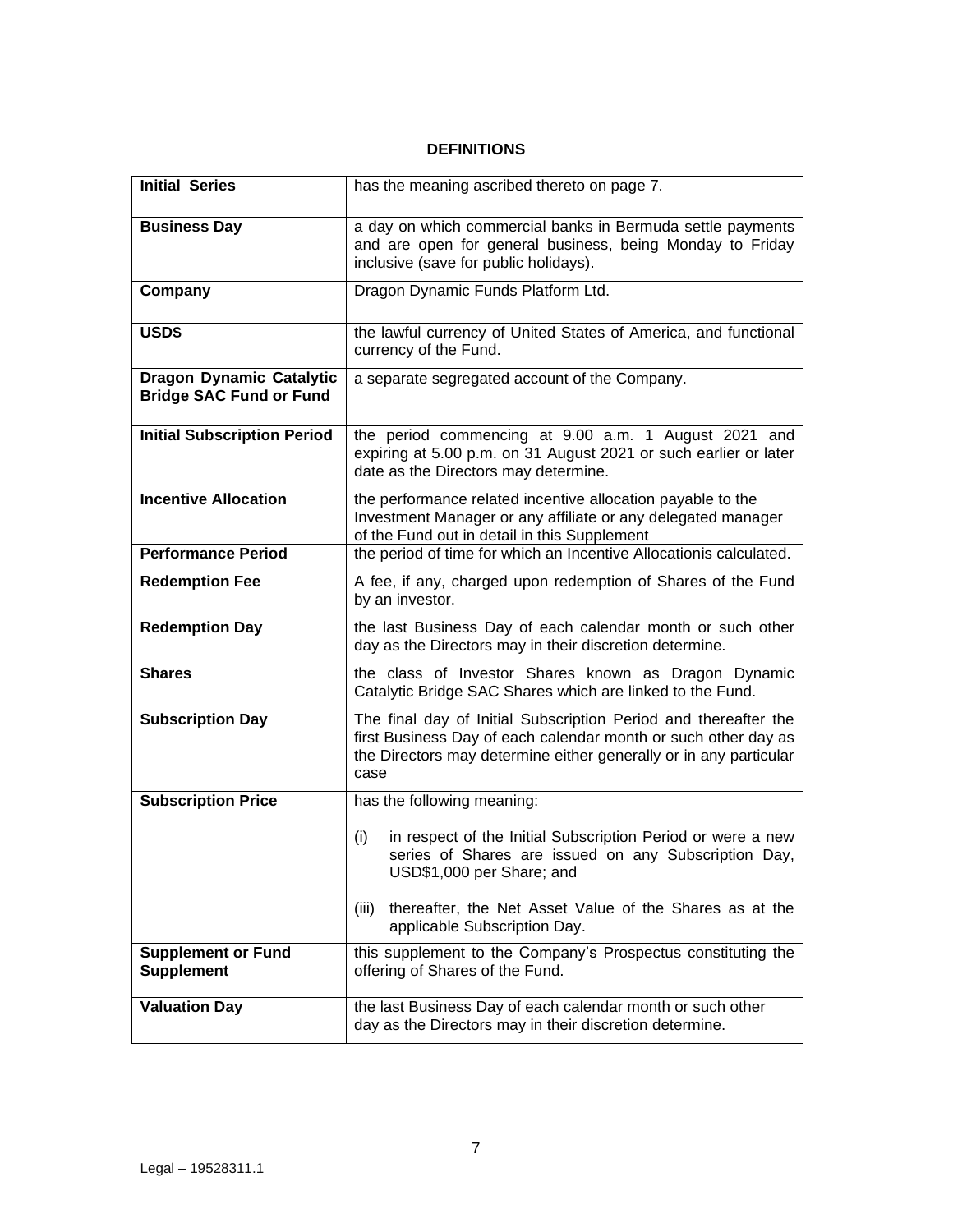*More detailed information concerning the Company and the Dragon Dynamic Catalytic Bridge SAC Fund is set forth in the Prospectus, which should be read in conjunction with this Supplement, the Constitutional Documents and the documents and agreements referred to herein and therein which are available from the Manager or the Administrator on request.*

### **THE COMPANY AND DRAGON DYNAMIC CATALYTIC BRIDGE SAC FUND**

<span id="page-7-0"></span>Details regarding the incorporation and nature of the Company and its designation as a segregated accounts company under the laws of Bermuda are set forth in the Company's Prospectus.

#### **The Offering**

The Company has an authorised capital of US\$12,000 comprised of (i) 1,000 Management Shares of par value US\$1.00 each issued to, and held by, the Investment Manager and (ii) 110,000,000 Investor Shares of par value US\$0.0001. The Investor Shares are issuable by the Directors in such classes and series as the Directors may determine from time to time and the Directors will establish and maintain a separate and distinct Segregated Account in connection with each class or classes and series of Investor Shares created for issue and within which all assets and liabilities attributable to each relevant class or classes of Investor Shares are held and are segregated from the assets and liabilities attributable to each other segregated account of the Company and from the general assets and liabilities of the Company.

By this Supplement the Company is offering the "*Dragon Dynamic Catalytic Bridge SAC Shares*" (the "**Shares**") and the Segregated Account to be linked to the Shares will be known as the "*Dragon Dynamic Catalytic Bridge SAC Fund"* (ie the Fund). The Shares will be issued in series (each a "Series"). The reason for the different Series within the Shares is to reflect equitably the Incentive Allocation attributable to each Series due to the different issuance dates of each Series throughout the Fiscal Year. Each of the outstanding Shares participates ratably with all other outstanding Shares of the same Series in the Fund's fees, expenses, assets and earnings with respect to such Series.

Any issued and outstanding Shares (other than the oldest Series issued in connection with the offering of the Shares (such Series being referred to as the "**Initial Series**")) subject to an Incentive Allocation will be re-designated and converted into the Initial Series, after payment of any Incentive Allocation, by redemption and issuance of Shares at the end of a Performance Period at the prevailing Net Asset Value per Share of the Initial Series. All conversions of Shares from one Series of Shares to another Series of Shares shall be effected by redemption of Shares in one Series of Shares and the issue of new Shares in the other Series of Shares.

There is no minimum amount which, in the opinion of the Directors, must be raised with respect to the offer of the Shares for purposes of Section 28 of the Companies Act.

## **INVESTMENT CRITERIA AND STRATEGY**

<span id="page-7-1"></span>The overriding objective of the Company and the Funds is to provide unique investment opportunities for investors. The Dragon Dynamic Catalytic Bridge SAC Fund will be small cap and emerging growth focused, targeting opportunities that present asymmetric potential risk reward metrics. The investments are made through structured products that provide liquidity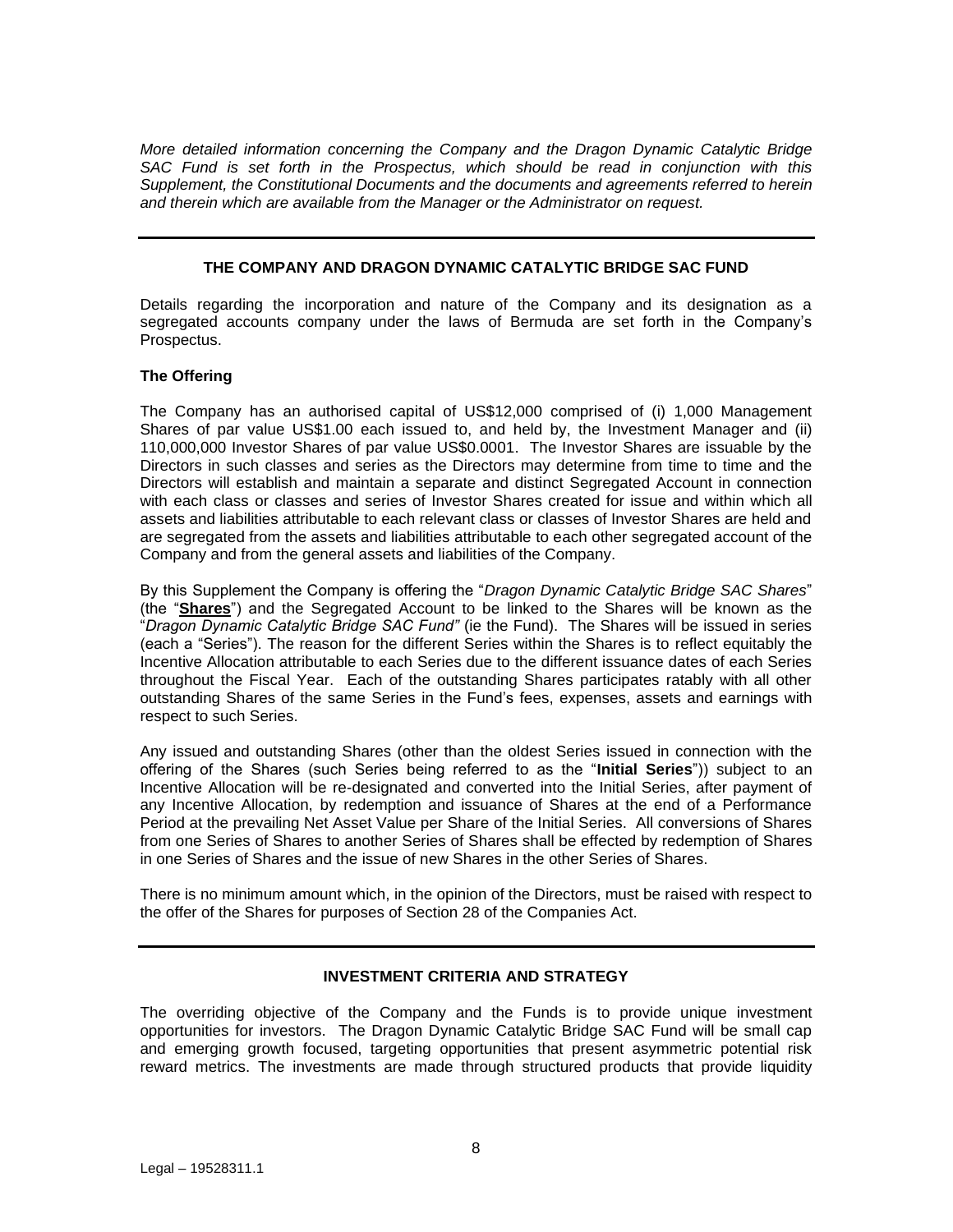preference (maximizing investor security) and risk mitigation. The small cap market provides a robust pipeline of pricing and informational inefficiencies; where being early, having close relations to the management teams, and being in front identifiable catalysts (corporate developments) can create advantaged positions before the broader investment community becomes educated on these companies. The Investment Manager has appointed portfolio managers with extensive experience in this sector. The portfolio managers are mandated to maximize investor security and to combine fundamental analysis and structured finance with market mechanics and institutional outreach to identify opportunities, but to work an investment through to liquidity for the fund investors. It is the goal of the Fund to position the investors to have equity-like upside, where the anticipated success of a target company creates value; but the structure provides downside protection in the event that either market conditions or company specific events are slower than anticipated to develop. Liquidity events for the Fund can take on a number of different potential outcomes; these can be company specific catalysts (developments) and or capital raises that drive value and market liquidity, or structural provisions that allow for profitable exits based on the share price and volume. It is the goal of the Fund to use these hedges to secure early profits and leverage structural incentives such as warrants to provide longer term return with limited principal risk.

## **THERE CAN BE NO ASSURANCE THAT THE FUND'S INVESTMENT STRATEGY WILL ACHIEVE PROFITABLE RESULTS. AS A RESULT OF INVESTMENT RISKS, A SHAREHOLDER MAY LOSE ANY CAPITAL SUBSCRIBED.**

#### **Dividend Policy**

The Company with respect to the Fund may distribute any capital, income or gains from the Fund's investments by way of dividend. In the event that a dividend is declared and remains unclaimed after a period of six (6) years from the date of payment of such dividend, such dividend will be forfeited and will revert to the applicable Fund.

#### **RISK FACTORS**

<span id="page-8-0"></span>*Applicants should give careful consideration to the factors set out in the Prospectus and as set out below in evaluating the merits and suitability of an investment in the Company or the Fund. Neither the risks described in the Prospectus nor this Supplement purport to be a comprehensive summary of all of the risks associated with an investment in the Company or the Fund.*

**Risks Particular to the Dragon Dynamic Catalytic Bridge SAC Fund**

#### **Leverage, Finance and Indebtedness Risk**

The Fund will not leverage its capital and therefore there is no risk to the Fund regarding leverage.

#### **Industry Concentration Risk**

The Fund invests in structured products that await catalytic developments to produce excess returns. and as such investment performance can be skewed without the moderating effects a more diversified portfolio may supply.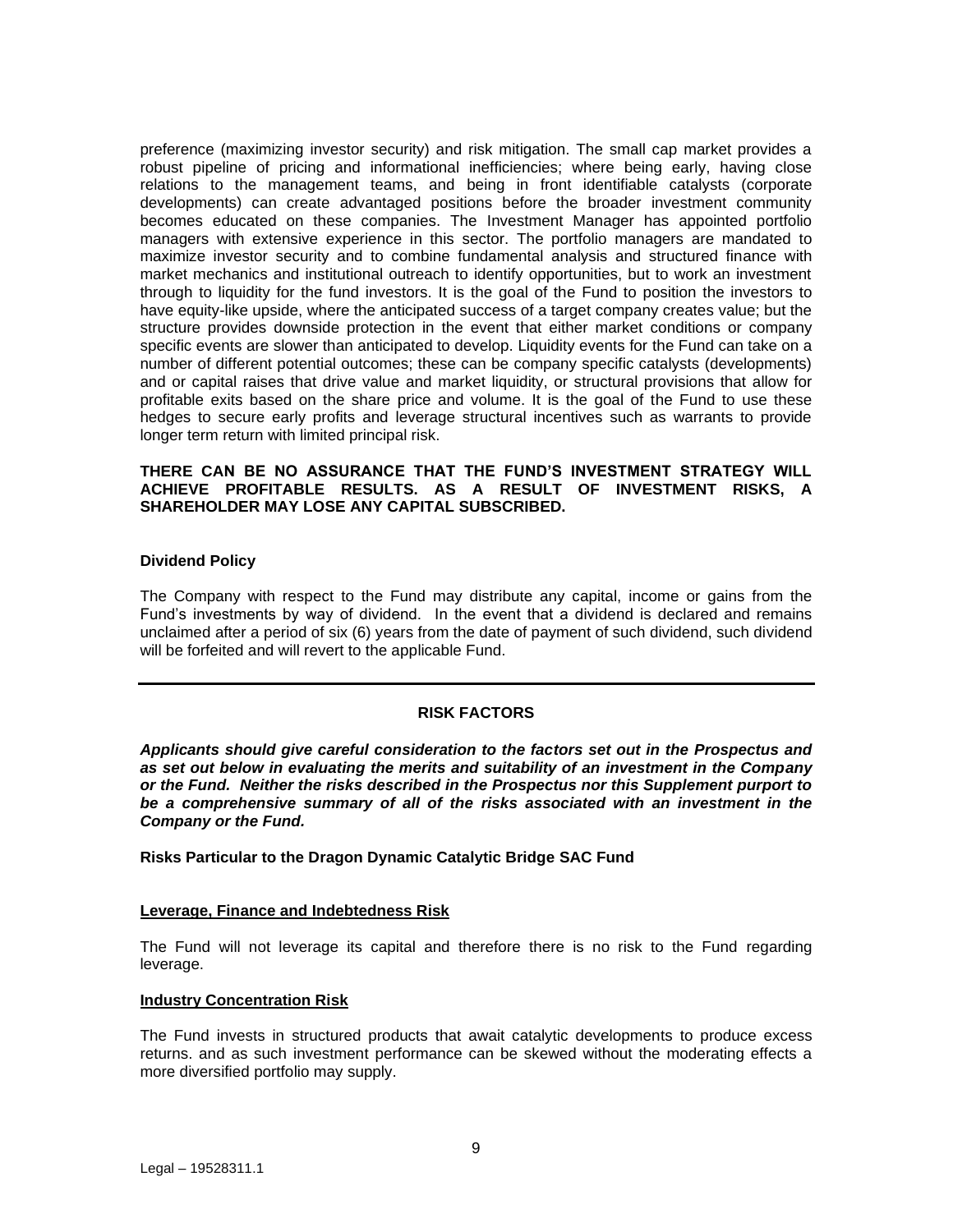## **Reliance on the Investment Manager and Key Individuals**

The Fund's success depends solely on the Investment Manager's ability to identify investments that will positively contribute to the Fund's performance. There can be no assurance that the investing and/or trading methods employed by the Investment Manager will produce profits. Moreover, the Investment Manager is dependent on the services of a limited number of key persons. If the services of such persons were to become unavailable, this might have a serious impact on the Fund's performance and continuity.

## **Liquidity Risks**

Many of the intended investments will be in highly illiquid instruments and or private companies. There can be no assurance of an ability to immediately liquidate the majority of the portfolio if there were significant cash requirements.

#### **Capitalization Risks**

The intended focus on small capitalization companies can result in adverse returns if the underlying sector were to remain out of favor for an extended period of time.

#### **Transactional Risks**

Bridges are interim fundings and returns and liquidity are largely predicated on the success of the subsequent transaction. If those transactions fail to close successfully the investors can be exposed to additional liquidity risk.

#### **Reporting Risks**

The majority of portfolio companies will have periodic financial reporting requirements and if they are not able to maintain current filings the underlying investments could be impaired.

## **Conflicts of Interest**

The manager may participate and or lead subsequent underwritings for existing portfolio companies, in which case they are required to abide their fiduciary responsibility to the investors.

#### **Volatility Risks**

Smaller capitalization companies tend to have higher beta and as a result underlying portfolio positions may be subject to greater price volatility.

#### **Regulatory Requirements**

The fund may take positions that require ongoing reporting requirements with regulatory bodies.

## **Strategy Restrictions**

Certain institutions may be restricted from directly utilizing investment strategies of the type in which the Company may engage. Such institutions, including entities subject to the ERISA, should consult their own advisors, counsel and accountants to determine what restrictions may apply and whether an investment in a Fund is appropriate.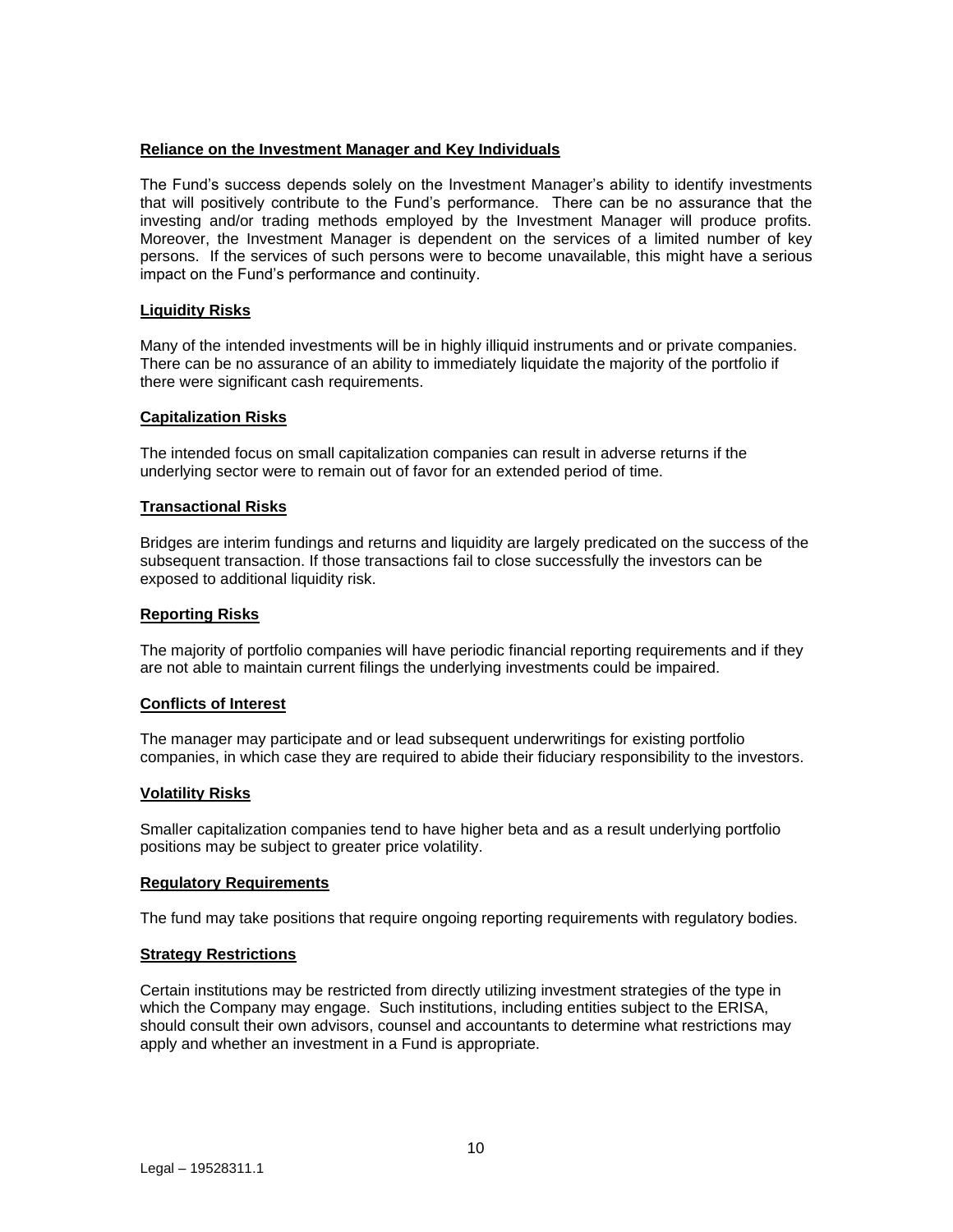## **INDUSTRY EXPERT PARTNER**

<span id="page-10-0"></span>Following recommendations from the Investment Manager, the Board has approved the appointment of an Industry Expert Partner to assist the Fund with achieving its investment objective. The Industry Expert Partner is Joe Giamichael.

Joe has approximately 20 years of capital markets experience, learning the mechanics of the market on a trading desk for Knight Securities, then training as analyst at CJS Securities, prior to joining Rodman and Renshaw, where he built out numerous equity research industry verticals as the Director of Research and finished his career as an analyst with Global Hunter Securities. Joe then developed buy side expertise by founding an emerging growth focused corporate advisory firm, helping to raise and invest in excess of several hundred million dollars over the past seven years, across numerous market segments and various structures with the assistance of several investment banks.

The Industry Expert Partner will provide its recommendations on investment opportunities to the Investment Manager who will make the final investment decisions for the Fund.

#### **SHARE DEALINGS**

<span id="page-10-1"></span>*The provisions dealing with subscriptions and redemptions generally are set forth in the Prospectus. Those Particulars relating to subscription in and redemption from the Fund are set forth below. Prospective investors and existing Shareholders must read those provisions in conjunction with the provisions set forth below.*

#### **Subscription for Shares**

#### Admission

The Shares of Fund shall only be available for subscription by persons who are Eligible Investors. The general admission provisions are set forth in the Prospectus. Shares may be offered and sold to certain Permitted U.S. Persons (as defined in the Prospectus) who are Accredited Investors (as defined under the Securities Act). The Fund's subscription documentation sets forth in detail the definition of Eligible Investors including Accredited Investor. In order to ensure that the Fund may rely upon the relevant exemptions, the Fund will obtain appropriate representations and undertakings from its Shareholders.

Shares are available for subscription at the Subscription Price of USD\$ 1,000 during the Initial Subscription Period. Thereafter, Shares will be available for subscription on each Subscription Day at the Subscription Price equal to the then prevailing Net Asset Value per Share on the applicable Valuation Day in accordance with the Prospectus. Shares are issuable in Series in order to properly allocation the Performance Allocation owed with respect to each Share of a Series.

The minimum initial subscription for each Shareholder is USD\$100,000 which may be waived or reduced by the Directors or by the Investment Manager, on behalf of the Directors, in their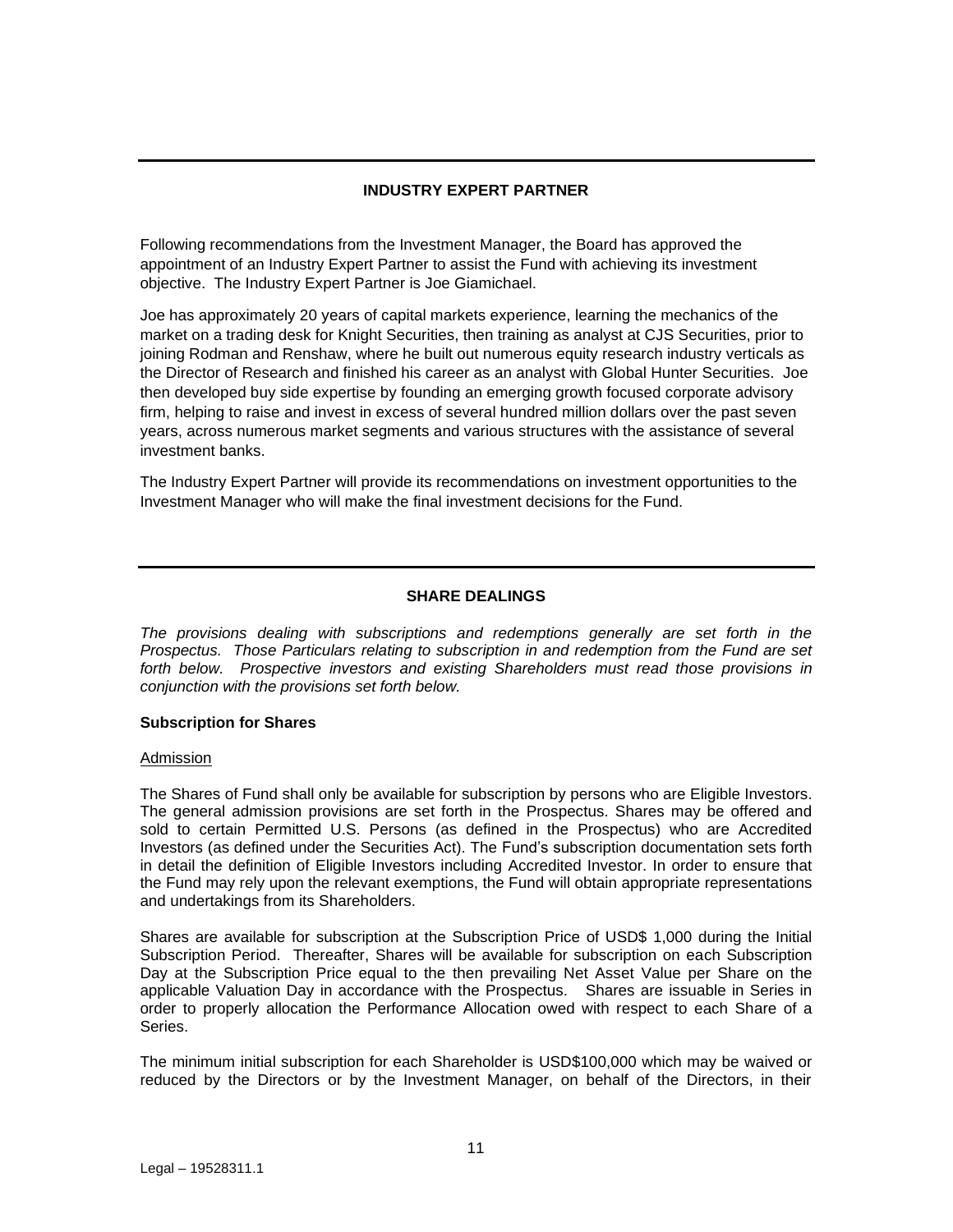discretion on a case by case basis. Subsequent subscriptions may be made in multiples of USD \$10,000.

#### Application Procedure

The application and acceptance procedure set forth in the Prospectus applies to this Fund and the Subscription Agreement for this Fund is available from the Administrator and/or the Investment Manager.

The Directors have absolute discretion to accept or reject subscriptions and to accept subscriptions greater or smaller than the minimum subscription, in either instance without ascribing any reasons therefor.

#### **Money Laundering**

As part of the Company, the Administrator, its affiliates, subsidiaries or associates responsibility for the prevention of money laundering and terrorist financing, the Company, the Administrator, its affiliates, subsidiaries or associates may require a detailed verification of an investor's identity, investor's source of wealth and the source of payment.

A description of the money laundering provisions is set forth in the Prospectus.

The Fund reserves the right, to the extent permitted under Applicable Law, to use any information that is gathered as part of its anti-money laundering procedures also for compliance with tax related information reporting requirements.

#### **Valuations**

Generally, Net Asset Value shall be determined in accordance with the provisions set forth in the Prospectus save that the Net Asset Value of the Fund will be calculated in United States Dollars and in accordance with the policy set out under "Net Asset Value of the Fund" as set out below.

#### **Redemptions**

#### Redemption by Shareholders

Shareholders may request redemption of their Shares on each Redemption Day provided that Redemption Requests are submitted to the Administrator at least ninety (90) Business Days (or such shorter period as the Directors may determine either generally or in any particular case) prior to the applicable Redemption Day in accordance with the redemption procedure set forth in the Prospectus. If the Redemption Request is received by the Administrator after 5.00 pm (Bermuda time) on the Redemption Day, then the Redemption Request will be withheld and processed at the next available Redemption Day.

The form of Redemption Request is available from the Administrator.

If a Shareholder submits a Redemption Request with respect to all or some of its holding of Shares during the period commencing on the date of issue of such Shares (the "Issue Date") and ending on the second (2) anniversary of the Issue Date, then a Redemption Fee equal to fifteen percent (15%) of the Redemption Proceeds otherwise payable to the Shareholder will be charged and made payable to the Fund.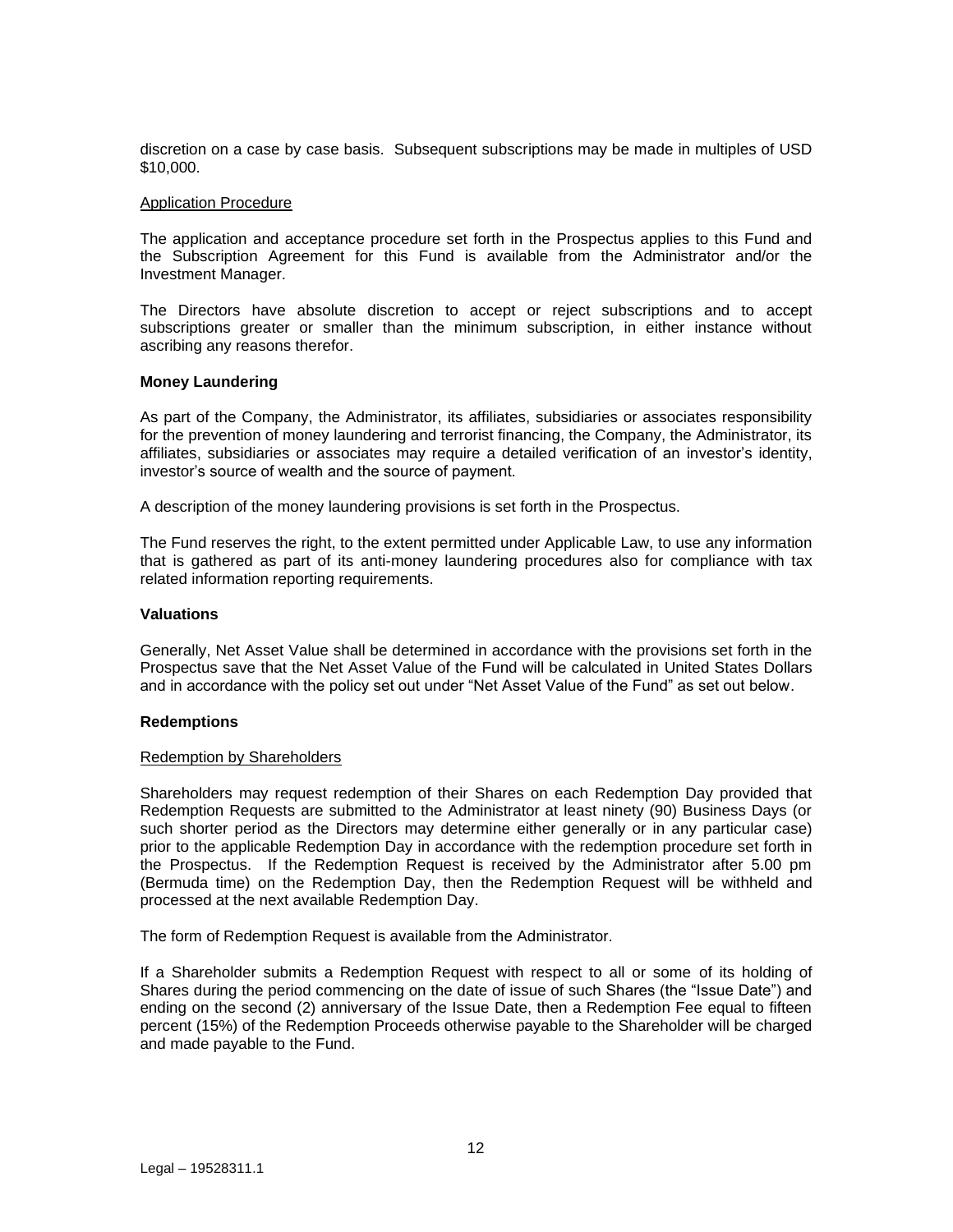The redemption price per Share is equal to the Net Asset Value per Share on the Valuation Day. Payment of the Redemption Proceeds will be made (at the applicable Shareholders risk and expense) by wire transfer, to the Designated Bank Account of the applicable Shareholder in USD\$. The proceeds of any redemption will be reduced by the amount of any Incentive Allocation accrued on the redeemed Shares, which Incentive Allocation will be calculated and paid on such Shares as of the Redemption Day on which the Shares are redeemed

The timing of payment of the Redemption Proceeds (less any Redemption Fee payable) will generally be made within thirty (30) Business Days after the applicable Redemption Day. However, in certain unusual or unforeseen circumstances where the Fund is unable to liquidate securities positions in a timely and orderly manner in order to fund redemptions, or where the value of the assets and liabilities of the Fund cannot reasonably be determined, the Fund may, in the sole discretion of the Directors, take longer than the time period mentioned above to effect settlements of redemptions or may effectuate only a portion of a requested redemption. Under certain circumstances, the Fund may settle redemptions, in whole or in part, in-kind and may extend the duration of the redemption notice period if the Directors deem such an extension as being in the best interest of the Fund and the non-redeeming Shareholders. Shareholders will be provided advance notice of any proposed extension of the redemption notice period. Furthermore, under certain circumstances, the Fund may suspend redemptions.

The Fund may withhold a portion of any Redemption Proceeds if necessary, to comply with applicable legal or regulatory requirements. Additionally, complete or substantially complete redemptions (i.e., redemptions of ninety percent (90%) or more of the Shareholder's aggregate balance) generally will be paid within sixty (60) days of the applicable Redemption Day; provided, however, that:

- up to twenty-five per cent (25%) of the Redemption Proceeds may be retained at the discretion of the Board, pending final reconciliation of valuations for any illiquid portions of the Fund; and
- the Board may elect to further retain such payments pending completion of the Fund's audit for the fiscal year in which the redemption occurs.

## Redemption by The Company and the Fund

The Fund is expected to have liquidity events as investments mature and are realised, and the intent of the company is to pay out proceeds at the sole discretion of the board of directors. Proceeds may not be paid in full subject to expense witholdings, performance fees and investment prospects for the fund. Additionally, there is a limit to the size of the Fund that can be effectively managed, and this would be a consideration as to the return of capital.

## Reporting by the Fund

The Fund is event driven, therefore reporting to investors will follow in line with investment events. An NAV will be calculated monthly based on valuations estimated by the Investment Manager, with the annual NAV at the end of each calendar year being audited. The first audited accounts will be prepared for the period from launch to December 31, 2022. It is also expected that ad hoc communications will be issued by the Investment Manager tied to specific event such as investments, redemptions or general updates on portfolio company events.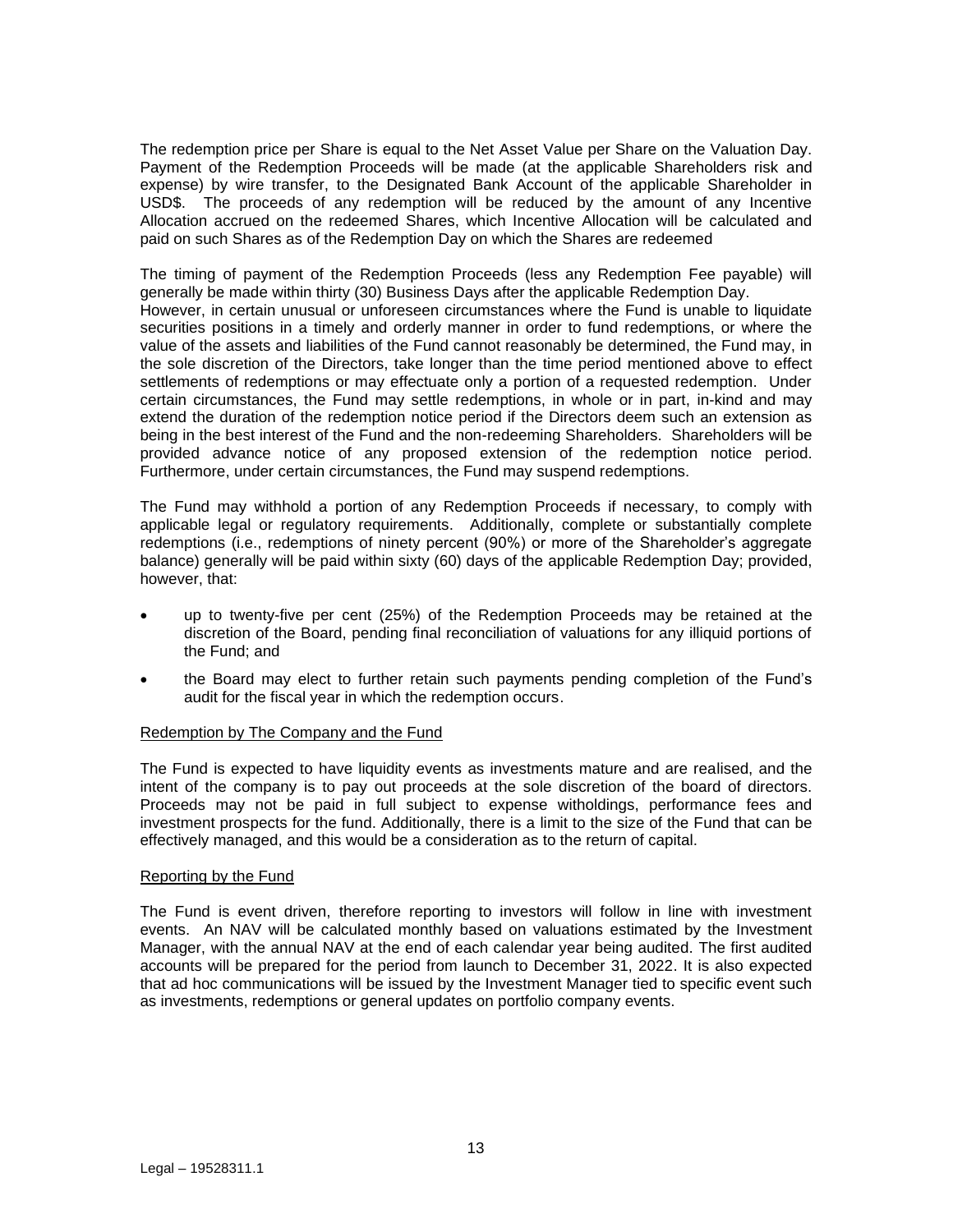## **NET ASSET VALUE OF THE FUND**

<span id="page-13-0"></span>The Net Asset Value (the "Net Asset Value" or the "NAV") of the Fund and of each Series will be equivalent to its assets less its liabilities as of any date of calculation. Expenses, fees and other liabilities will generally be accrued according to IFRS.

The Net Asset Value per Series of Shares (prior to the deduction of any accrued Incentive Allocation) is calculated by first allocating any increase or decrease in the Net Asset Value of the Fund among the Series of Shares pro rata in accordance with the Net Asset Value of each Series at the beginning of the relevant period, and then by dividing the Net Asset Value of each Series by the number of outstanding Shares therein. An Incentive Allocation or Management Fee determined with respect to a particular Series will be debited against the Net Asset Value of such Series.

For the purpose of calculating the Net Asset Value of the Fund and the Net Asset Value per Series of Shares and the Net Asset Value per Share, any value not in U.S. dollars will be converted into U.S. dollars at spot conversion rates quoted on the day of the calculation or, if a rate is not quoted on such date, at the previously quoted exchange rate or at such other appropriate rate as may be determined by the Administrator in good faith. Each Shareholder, and not the Fund, will bear the risk of any foreign currency exposure resulting from changes, if any, in the value of the U.S. dollar relative to the value of the currency of the country in which such Shareholder maintains its net worth.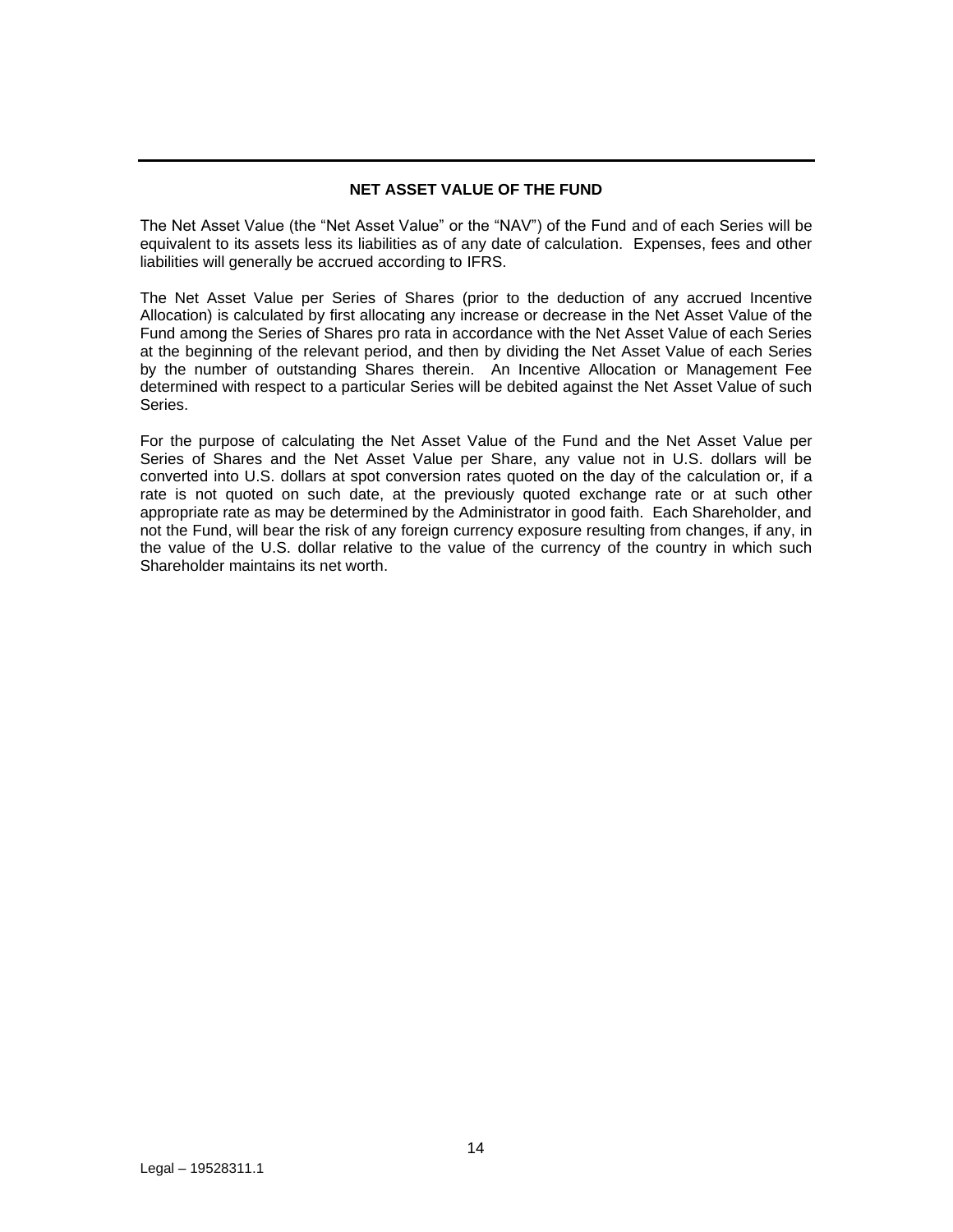## **FEES AND EXPENSES OF THE FUND**

<span id="page-14-0"></span>*The Fund will pay its pro-rata share of all fees and expenses as set out in the Prospectus. Additionally, the Fund shall pay the following fees:*

#### **Management Fee**

The Fund will pay the Investment Manager a Management Fee at the annual rate of two per cent (2%) on the Net Asset Value of the Fund. The Management Fee will be calculated and paid from the Fund Account, monthly, in arrears, as of the last Business Day of each calendar month before giving effect to any subscriptions or redemptions as of the end of such month, and before any accrual for any Incentive Allocation that is not yet payable.

The Asset values of the fund will be calculated using close of business valuations as of 5 PM EST on each Valuation Day. The valuation policy is IFRS based and agreed with the Administrator.

#### **Incentive Allocation**

Dragon Dynamic Advisors S.A., in its capacity as the owner of Series D Shares of the Fund (the "Incentive Allocation Shares"), will receive a special allocation of net profits of the Fund at the end of each Performance Period (including realized and unrealized net gains and losses, and after deducting all Management Fees and Fund expenses incurred during the relevant performance period) (the "Incentive Allocation"). The Incentive Allocation will equal 20% of the net increase in the Net Asset Value per Share of each outstanding Share during each "Performance Period". The first Performance Period with respect to a Share will end (and the first Incentive Allocation will be calculated and allocated) on December 31 following the date such Share was issued, and each subsequent Performance Period with respect to such Share will end (and an Incentive Allocation will be calculated and allocated) at the end of each subsequent Fiscal Year.

For example, a Share issued on August 1, 2021 will be subject to the first Incentive Allocation as of December 31, 2021 and will thereafter be subject to an Incentive Allocation as of December 31, 2022 and each subsequent December 31.

The Incentive Allocation is calculated separately with respect to each Series of Shares, and is deducted from the Net Asset Value of such Shares and credited to the net asset value of the Incentive Allocation Shares as of the end of the Performance Period. The Incentive Allocation can be redeemed at any time by the holder of the Incentive Allocation Shares by way of dividend or redemption.

If Shares are redeemed prior to the end of a Performance Period, then an Incentive Allocation with respect to such redeemed Shares will be calculated and deducted at such time with respect to such Shares.

The Investment Manager, in its discretion, may waive or rebate all or part of the Management Fee or Incentive Allocation for certain investors or pay a portion of such fees to third parties, including investors in the Fund, for services rendered in connection with the placement of the Shares. Such fees will be borne by the Investment Manager, and will be paid by the Investment Manager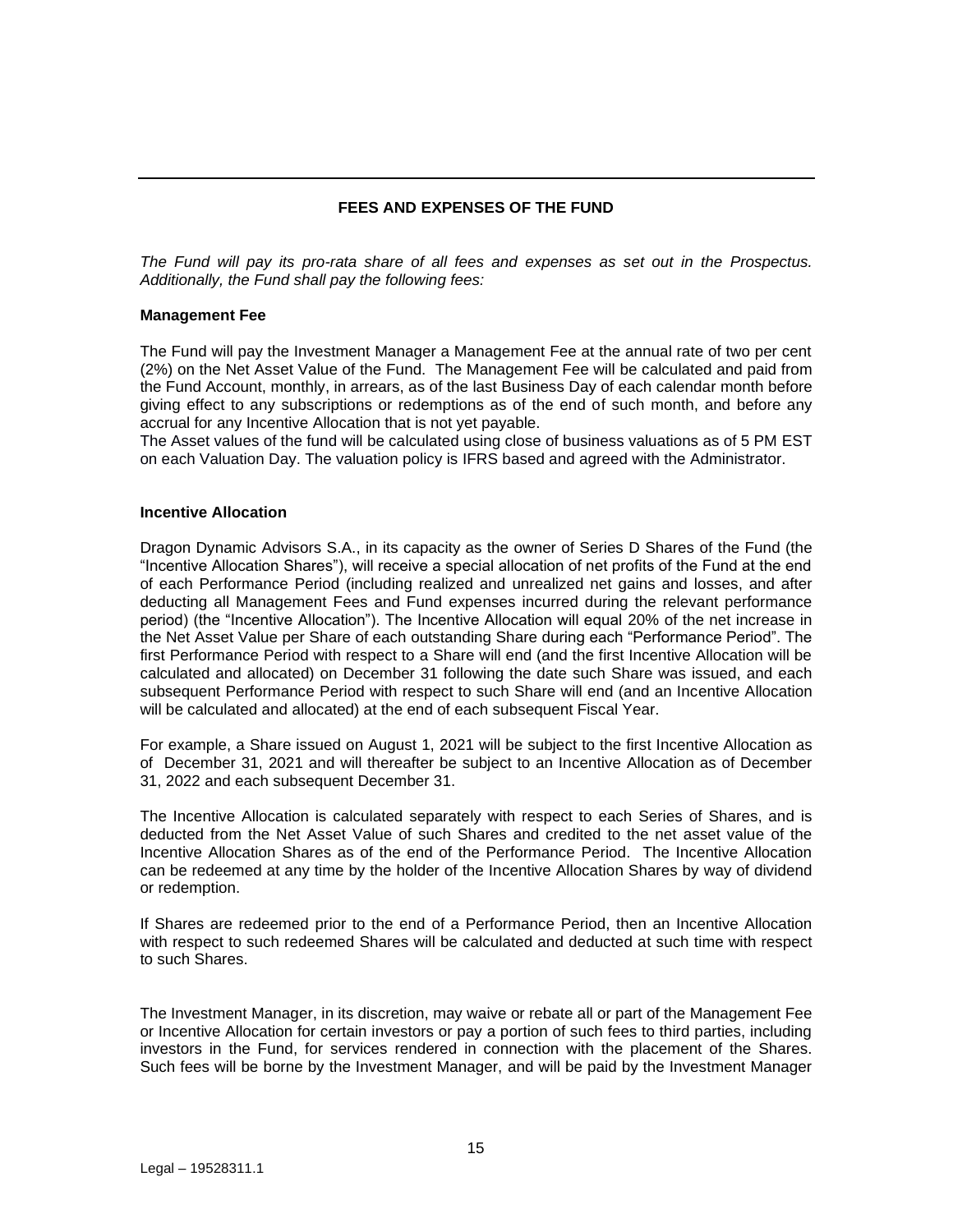out of the Management Fees and Incentive Allocation payable to the Investment Manager (or its affiliate) by the Fund.

#### **Other Expenses**

*Other Expenses: Other* expenses are payable by the Dragon Dynamic Catalytic Bridge SAC Fund. Such expenses include reasonable administration, banking, specific Fund start up costs, trading and similar customary costs.

## **TAXATION AND CERTAIN ERISA CONSIDERATIONS**

#### <span id="page-15-0"></span>**United States Federal Income Taxation of the Fund and Shareholders**

For purposes of this discussion, a "**U.S. Person**" is (a) a citizen or resident of the United States, (b) a corporation, partnership, or other entity organized under the laws of the United States, any state, or the District of Columbia, other than a partnership that is not treated as a United States person under the Regulations, (c) an estate whose income is subject to United States income tax, regardless of its source, or (d) a trust if either (i) a court within the United States is able to exercise primary supervision over the administration of the trust and one or more U.S. Persons have the authority to control all substantial decisions of the trust or (ii) such trust has in effect a valid election to be treated as a United States person under applicable Regulations. Shareholders that are U.S. Persons are referred to below as "**U.S. Shareholders**." U.S. tax considerations relating to Shareholders that are not U.S. Persons are not discussed herein.

The Company has elected for the Fund to be treated as a partnership, separate from the Company and from each other segregated account of the Company, for U.S. federal income tax purposes. Although current U.S. Treasury Regulations ("**Regulations**") do not address the eligibility of a non-U.S. entity such as the Company to elect separate entity treatment with respect to separate segregated portfolios, the Company intends to take the position that the Fund will be treated as a separate entity from the Company and from any other segregated account of the Company, and the remainder of this discussion assumes that the Fund will be so treated.

Certain partnerships may be taxable as corporations for U.S. federal income tax purposes under the publicly traded partnership rules set forth in the Code and applicable Regulations, and the Fund will not qualify for one of the safe harbors under the Regulations if the Fund has more than 100 Partners. The Fund expects not to be taxed as a corporation as a result of being treated as a publicly traded partnership under the Regulations. It is assumed in the following discussion of tax considerations that the Fund will be treated as a partnership for U.S. federal income tax purposes.

As a partnership, the Fund generally is not itself subject to U.S. federal income tax but will file an annual partnership information return with the IRS if it has more than de minimis U.S.-source income or U.S. Shareholders. Each U.S. Shareholder, in computing his or its own federal income tax liability for a taxable year, is required to take into account such person's distributive share of the Fund's net ordinary income or loss, net long-term and short-term capital gain or loss, and any separately stated income items, deductions and credits for the taxable year of the Fund that ends with or within such Shareholder's taxable year. The Fund will use the calendar year as its taxable year unless a different fiscal year is required under the Code. The Fund's investment and trading strategies may produce both short-term and long-term capital gain (or loss), as well as ordinary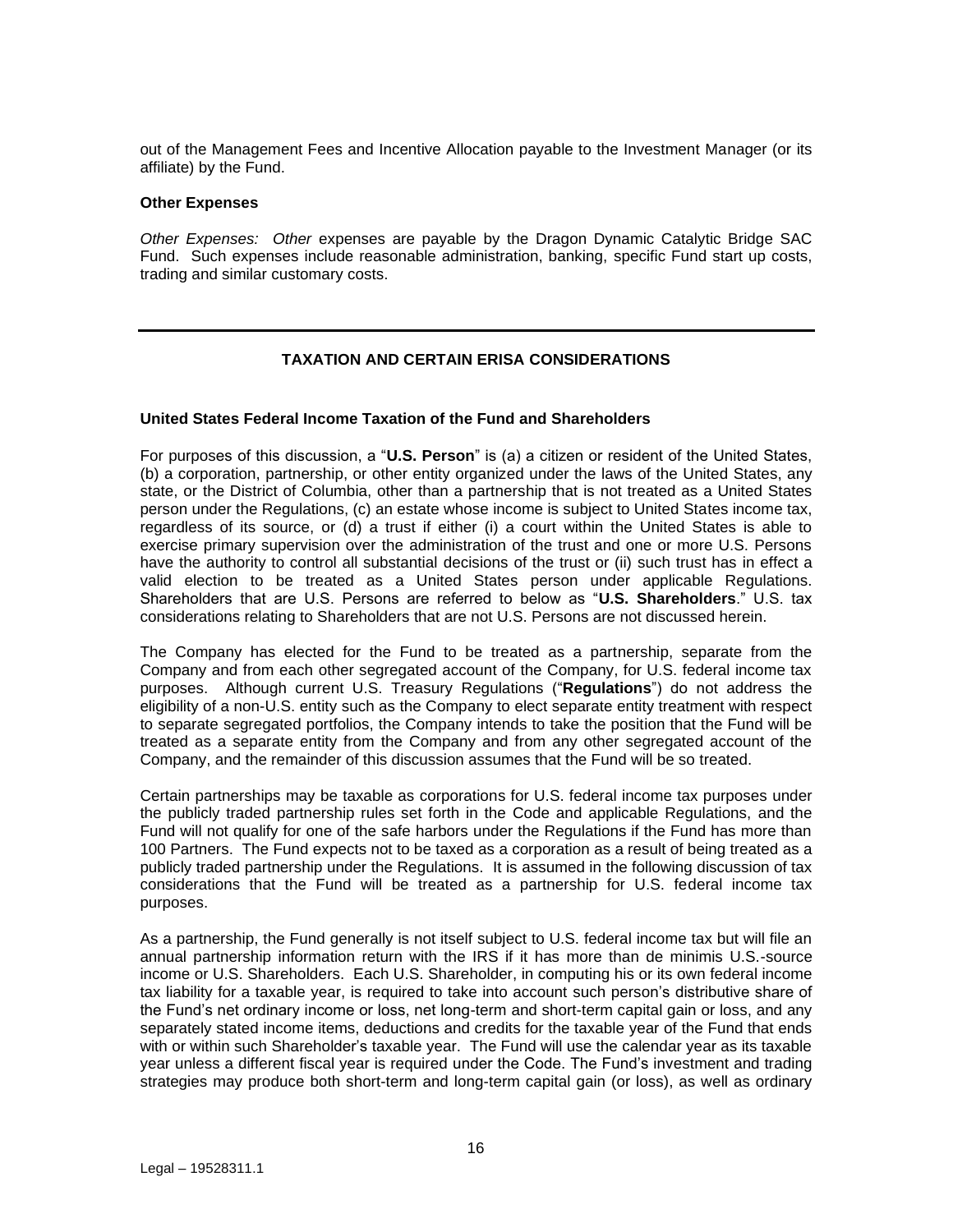income (or loss). The Fund will send annually to each U.S. Shareholder a Schedule K-1 (or the equivalent) reporting such person's distributive share of the Fund's items of income, gain, loss, deduction and credit.

Each U.S. Shareholder will be subject to tax on such person's distributive share of the Fund's taxable income regardless of whether such person has received or will receive any distribution of cash from the Fund. Thus, in any particular year, a Shareholder's distributive share of taxable income from the Fund (and the taxes imposed on that income) could exceed the amount of cash, if any, such Shareholder has received or is entitled to redeem from the Fund.

For financial statement presentation and capital account maintenance purposes, all securities and other financial instruments held by the Fund will be marked-to-market at the end of each relevant accounting period and the net gain or loss from marking-to-market will be reported as income or loss, without regard to whether or not gain or loss has been recognized for tax purposes. This divergence between accounting and tax treatments may result in substantial variation between financial statement income (or loss) and taxable income (or loss) reported by the Fund.

The Fund may be required to determine (on an annual basis) whether it will take the position for U.S. federal income tax purposes that it is: (i) carrying on a trade or business as a trader in securities, or (ii) an investor in securities. This determination will be made each year based primarily on the frequency, extent and regularity of the Fund's securities transactions during the particular year. Currently it is expected that the Fund will be treated as an investor for these purposes. If, as currently expected, the Fund were to be characterized as an investor for a tax year, a non-corporate U.S. Shareholder's share of the Fund's investment expenses (other than interest expense, and including Management Fees) for such year would pass through to the Fund as separately stated investment expenses classified under the Code as "miscellaneous itemized deductions." For taxable years beginning before January 1, 2026, the deductions previously available to individuals and other non-corporate taxpayers for such miscellaneous itemized deductions are disallowed. See discussion below in "Limitations on Losses and Deductions— Itemized Deduction Limitations". The separate limitations on deductions claimed by non-corporate taxpayers for "investment interest" are discussed below in "Limitations on Losses and Deductions—Investment Interest Limitations". Alternatively, if the Fund is treated as engaged in a trade or business, then each non-corporate U.S. Shareholder may deduct his or its share of the Fund's expenses (other than interest expense) under Code Section 162 as a business expense.

Tax Consequences to Redeeming U.S. Shareholder. A U.S. Shareholder receiving a cash liquidating distribution from the Fund in connection with a complete redemption of his or its Shares generally will recognize capital gain or loss to the extent of the difference between the proceeds received and the Shareholder's adjusted tax basis in such Shares. Such capital gain or loss will be short-term, long-term or some combination of both, depending on the timing of the Shareholder's purchases of Shares. A redeeming U.S. Shareholder will recognize ordinary income to the extent that such Shareholder's share of the Fund's "unrealized receivables" exceeds the Shareholder's tax basis in such unrealized receivables (as determined pursuant to the Regulations). For these purposes, accrued but untaxed market discount, if any, on debt instruments held by the Fund will be treated as an unrealized receivable with respect to which a redeeming U.S. Shareholder would recognize ordinary income. A U.S. Shareholder redeeming a portion of his or its Shares will recognize income in a similar manner, but only to the extent that the amount distributed exceeds such Shareholder's adjusted tax basis in the Shares. Distributions in partial redemption that do not exceed a U.S. Shareholder's adjusted tax basis would be treated as tax-free returns of capital which would reduce the Shareholder's tax basis for the Shares by the amount of cash distributed.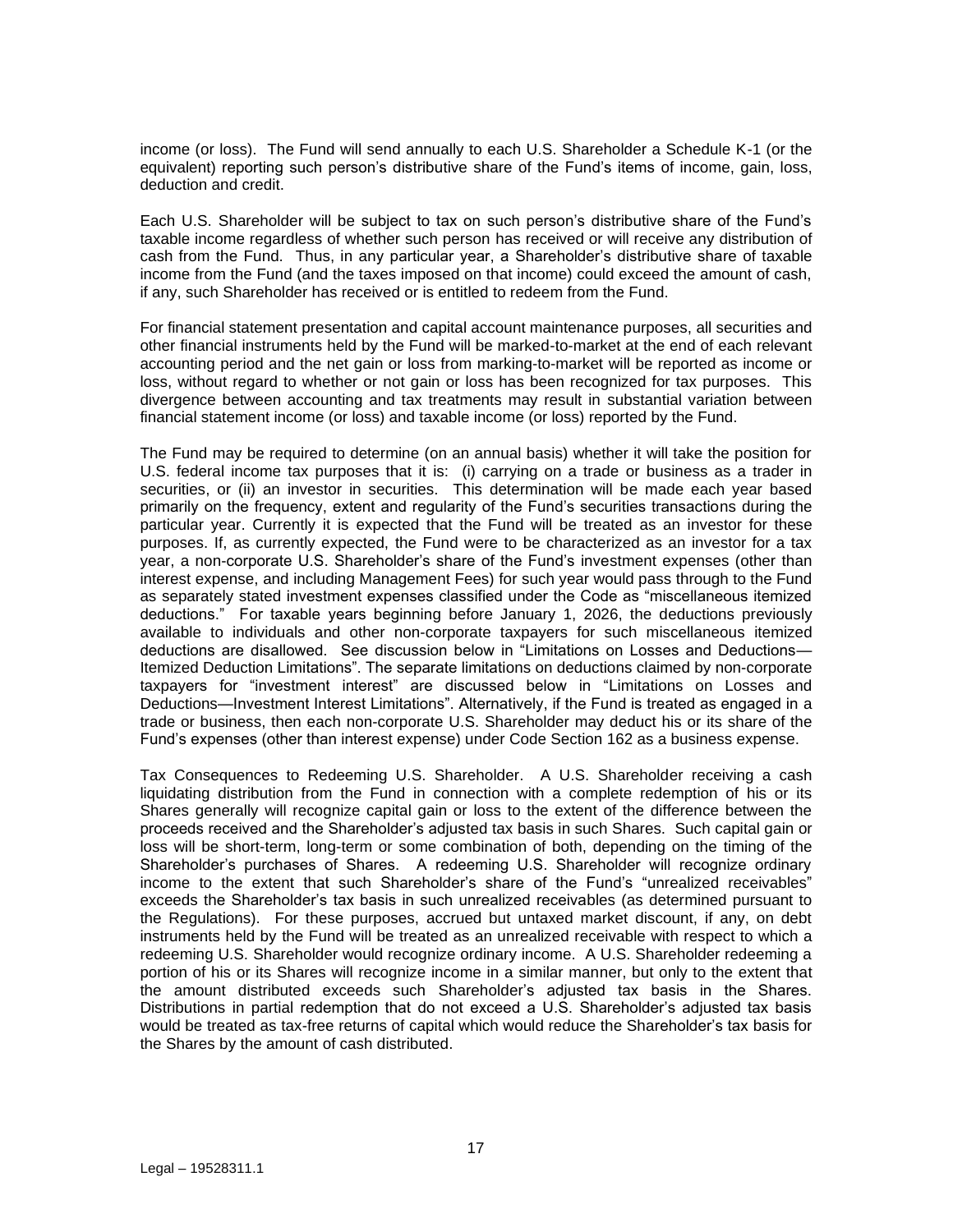#### **Limitations on Losses and Deductions**.

Basis Limitation. A Shareholder is not permitted to deduct Fund losses that exceed the Shareholder's adjusted tax basis in his or its Shares at the end of the year in which such loss is incurred. A Shareholder's tax basis for his or its Shares is generally equal to the amount of such Shareholder's cash purchase price for such Shares, increased by (i) the Shareholder's allocable share of Fund taxable income, (ii) the Shareholder's allocable share of Fund tax-exempt income, and (iii) the Shareholder's allocable share of any liabilities of the Fund; and decreased by (w) the Shareholder's allocable share of Fund taxable losses and non-deductible expenses, (x) any distributions of cash received by the Shareholder from the Fund, (y) the tax basis of any property distributed by the Fund to such Shareholder and (z) any decrease in the Shareholder's share of any Fund liabilities.

At Risk Limitations. Section 465 of the Code limits certain taxpayers' losses from certain activities to the amount they are "at risk" in the activities. Taxpayers subject to the "at risk" rules are non-corporate taxpayers and certain closely held corporations. The activities subject to the "at risk" limitations include the activities in which the Fund expects to engage. A Shareholder subject to the "at risk" rules will not be permitted to deduct in any year losses arising from its interest in the Fund to the extent that the losses exceed the amount such Shareholder is considered to have "at risk" in the Fund at the close of that year.

A taxpayer is considered to be "at risk" in any activity to the extent of such taxpayer's cash contribution to the activity, the tax basis in other property contributed by the taxpayer to the activity and such taxpayer's personal liability for repayments of amounts borrowed for use in the activity. With respect to amounts borrowed for use in the activity, the taxpayer is not considered to be "at risk" even if such taxpayer is personally liable for repayment if the borrowing was from a person who has an "interest" in the activity other than an interest as a creditor.

Each Shareholder will be at risk initially for the amount of such Shareholder's capital contribution. A Shareholder's amount "at risk" will be increased by such Shareholder's distributive share of income from the Fund and will be decreased by such Shareholder's distributive share of losses of the Fund and distributions received from the Fund. If a Shareholder's amount "at risk" decreases to zero, such Shareholder can take no further losses until such Shareholder has an "at risk" amount to cover the losses. A Shareholder is subject to a recapture of losses previously allowed to the extent that such Shareholder's amount "at risk" is reduced below zero (limited to loss amounts previously allowed to the Shareholder over any amounts previously recaptured).

Passive Activity Loss Limitations. It is anticipated that the passive activity loss rules of Section 469 of the Code will not apply to the Fund's investing and trading activities. A U.S. Shareholder's net income or loss from the Fund is expected to be classified under Section 469 as portfolio income or loss rather than passive activity income or loss. However, if the Fund were to acquire an equity interest in a partnership which was engaged in a business, the Fund's income or loss from such partnership investment could be treated as passive activity income or loss.

Limitations on "Excess Business Loss" Deductions. For taxable years beginning before January 1, 2027, an "excess business loss" of any taxpayer other than a C corporation is disallowed as a deduction. An excess business loss is treated as a net operating loss carryover to the following year. An excess business loss for the tax year is the excess of (1) the aggregate deductions of the taxpayer attributable to trades or businesses of the taxpayer over (2) the income or gain of the taxpayer from such businesses, plus a statutorily determined threshold amount. The limitation is applied at the partner level. To the extent that any of the Fund's income allocable to a Shareholder (other than a C corporation) is not treated as business income, the Shareholder could be unable to offset such investment income from the Fund with the Shareholder's business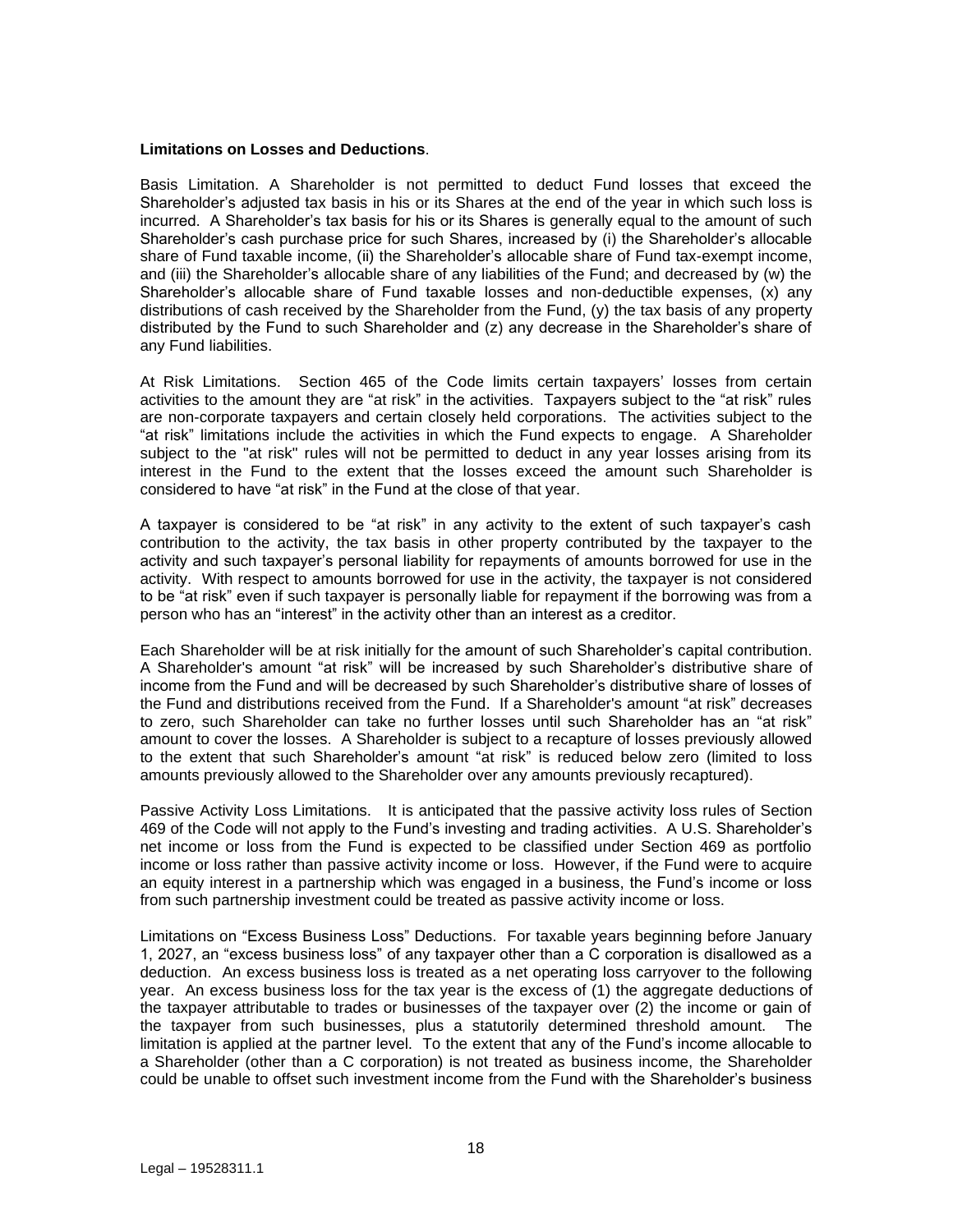losses. This limitation on the deductibility of excess business losses is applied after applying the tax basis, "at risk" and passive activity loss rules discussed above.

Investment Interest Limitations. To the extent that the Fund incurs interest expense or short sale expenses, a non-corporate Shareholder will likely be subject to the "investment interest expense" limitations of Section 163(d) of the Code. Investment interest expense includes: (i) interest paid or accrued on indebtedness incurred or continued to purchase or carry property held for investment and (ii) any amounts deductible in connection with personal property used in a short sale. The deduction for investment interest expense is limited to the non-corporate taxpayer's net investment income for the taxable year; i.e., the excess of investment income over investment expenses. Excess investment interest expense that is disallowed may be carried forward to succeeding years, subject to the Section 163(d) limitation in each such year. Net capital gain (i.e., net long-term capital gain over net short-term capital loss) on property held for investment and qualified dividend income are only included in investment income to the extent that the taxpayer elects to subject some or all of such gain or dividend income to taxation at ordinary income tax rates. The Section 163(d) limitations will apply at the partner level with regard to the non-corporate Shareholder's distributive share of the Fund's interest expense.

Whether all or any portion of the Fund's operations constitutes a trade or business rather than investment activity is a question of fact. As the Fund's operations may encompass a variety of strategies, the Fund cannot predict to what extent its operations will constitute a trade or business. If the Fund is treated as engaged in a trade or business by reason of being deemed a trader, a non-corporate Shareholder's share of the Fund's interest expense that was incurred in connection with such trading activity would retain its character as investment interest subject to the Section 163(d) investment income limitation, but the allowable investment interest deduction would be deducted "above the line" in determining adjusted gross income, rather than being treated as an itemized deduction.

Itemized Deduction Limitations. To the extent that the Fund's activities in a taxable year are not treated as a trade or business within the meaning of Section 162 of the Code, a non-corporate Shareholder's allocable share of Management Fees, and other non-business expenses of the Fund may be classified as miscellaneous itemized deductions instead of deductible business expenses. For taxable years beginning before January 1, 2026, the deductions previously available to individuals, trusts and estates for such miscellaneous itemized deductions are disallowed. A non-corporate taxpayer's investment expenses that are miscellaneous itemized deductions are also not deductible in calculating the taxpayer's alternative minimum tax liability.

Capital Loss Limitations. Capital losses generally may be deducted only to the extent of capital gains, except for non-corporate taxpayers, who are allowed to deduct \$3,000 of excess capital losses per year against ordinary income.

## **Other Tax Issues**.

Wash Sales. The "wash sale" rules of Section 1091 of the Code disallow any deduction for losses arising from the sale or other disposition of "stock or securities", where, within a period beginning 30 days before such sale or disposition and ending 30 days afterwards, the taxpayer acquires "substantially identical" stocks or securities by purchase or by an exchange on which the entire amount of gain or loss is recognized. This disallowance rule also applies where, within such 61 day period, the taxpayer enters into a contract or option to acquire substantially identical stock or securities. Thus, if the Fund were to engage in such a "wash sale" transaction, the Shareholders would not be able to recognize their distributive share of any loss realized in connection with such sale in the current year.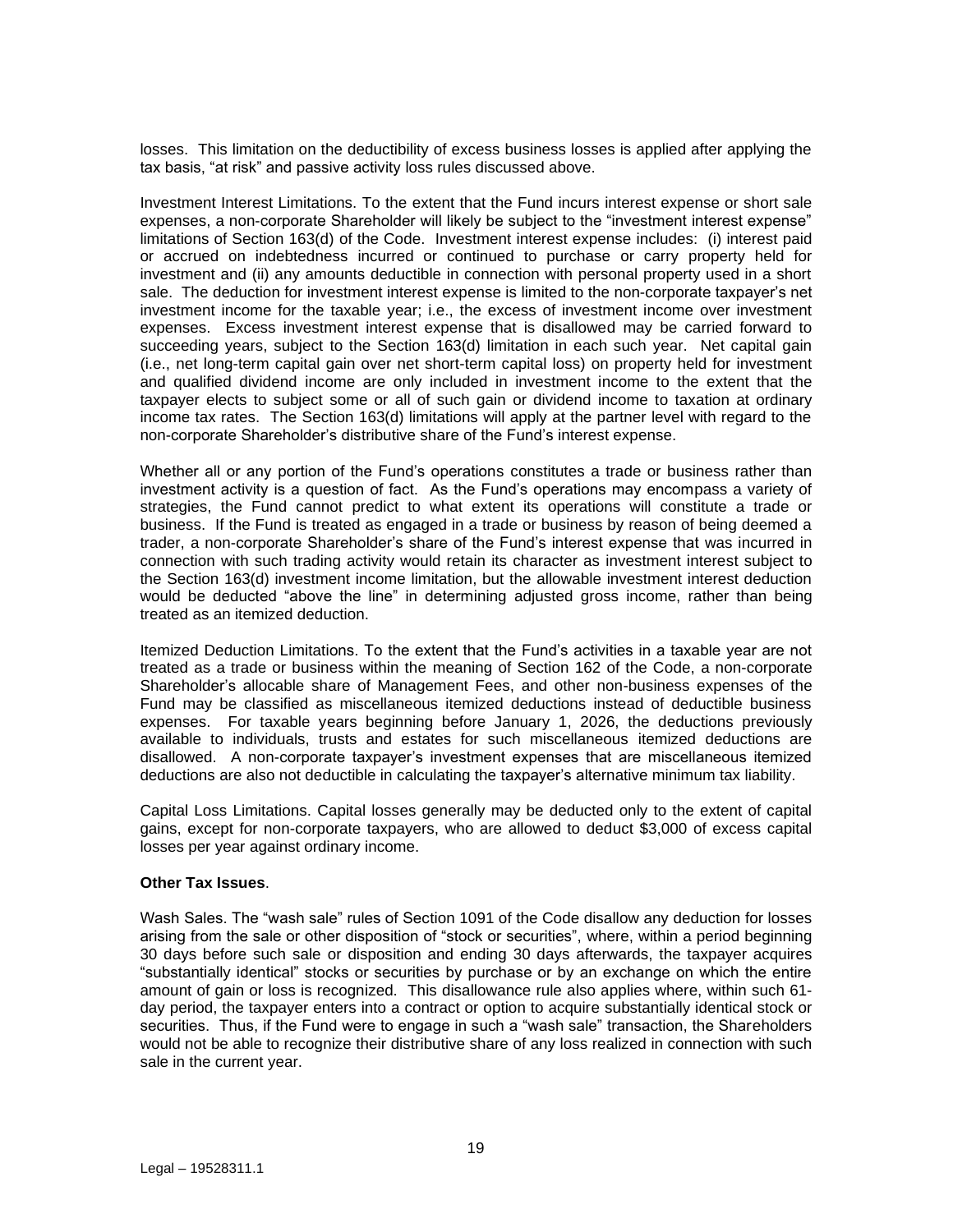Short Sales. Gain or loss from a short sale of property is generally considered as capital gain or loss to the extent that the property used to close the short sale constitutes a capital asset in the Fund's hands.

Section 1256 Contracts. In the case of "Section 1256 contracts", the Code generally applies a "mark-to-market" system of taxing unrealized gains and losses on such contracts and otherwise provides for special rules of taxation. A Section 1256 contract includes certain regulated futures contracts, certain foreign currency forward contracts, and certain options contracts.

Under these rules, Section 1256 contracts held by the Fund at the end of each taxable year are treated for federal income tax purposes as if they were sold by the Fund for their fair market value on the last business day of such taxable year. The net gain or loss, if any, resulting from such deemed sales (known as "marking to market"), together with any gain or loss resulting from actual sales of Section 1256 contracts, must be taken into account by the Fund in computing its taxable income for such year. If a Section 1256 contract held by the Fund at the end of a taxable year is sold in the following year, the amount of any gain or loss realized on such sale will be adjusted to reflect the gain or loss previously taken into account under the "mark-to-market" rules.

Capital gains and losses from Section 1256 contracts generally are characterized as short-term capital gains or losses to the extent of 40% thereof and as long-term capital gains or losses to the extent of 60% thereof.

The Code allows a taxpayer to elect to offset gains and losses from positions that are part of a "mixed straddle". A "mixed straddle" is any straddle in which one or more but not all positions are Section 1256 contracts. The Fund may be eligible to elect to establish one or more mixed straddle accounts for certain of its mixed straddle trading positions.

Currency Fluctuations—"Section 988" Gains and Losses. To the extent that the Fund's investments are made in securities denominated in a foreign currency, gain or loss realized by the Fund may be affected by the fluctuation in the value of such foreign currencies relative to the value of the U.S. dollar. Generally, gains or losses with respect to the Fund's investments in common stock of foreign issuers will be taxed as capital gains or losses at the time of the Fund's sale of such stock. However, under Section 988 of the Code, gains or losses of the Fund on the acquisition or disposition of foreign currency (i.e., the purchase of foreign currency and subsequent use of such currency to acquire stock) will be treated as ordinary income or loss. Moreover, under Section 988, gains and losses from disposition of debt securities denominated in a foreign currency that are attributable to the fluctuations in such currency between the date of acquisition of the debt security and the date of its disposition will be treated as ordinary income or loss. Since the Code provides limitations on the ability of taxpayers to deduct capital losses against ordinary income, a Shareholder's share of capital losses realized by the Fund on sale of foreign securities would not be available to offset the Shareholder's share of ordinary income realized by the Fund on its currency hedging transactions.

The Fund may acquire foreign currency forward contracts, enter into foreign currency futures contracts and acquire put and call options on foreign currencies. Generally, foreign currency regulated futures contracts and option contracts that qualify as Section 1256 contracts will not be subject to ordinary income and loss treatment under Section 988. However, if the Fund acquires currency futures contracts or options contracts that are not Section 1256 contracts, or any currency forward contracts, any gain or loss realized by the Fund with respect to such instruments will be ordinary income or loss, unless (i) the contract is a capital asset in the hands of the Fund and is not part of a straddle transaction and (ii) the Fund makes an election (by the close of the day the transaction is entered into) to treat the gain or loss attributable to such contract as capital gain or loss.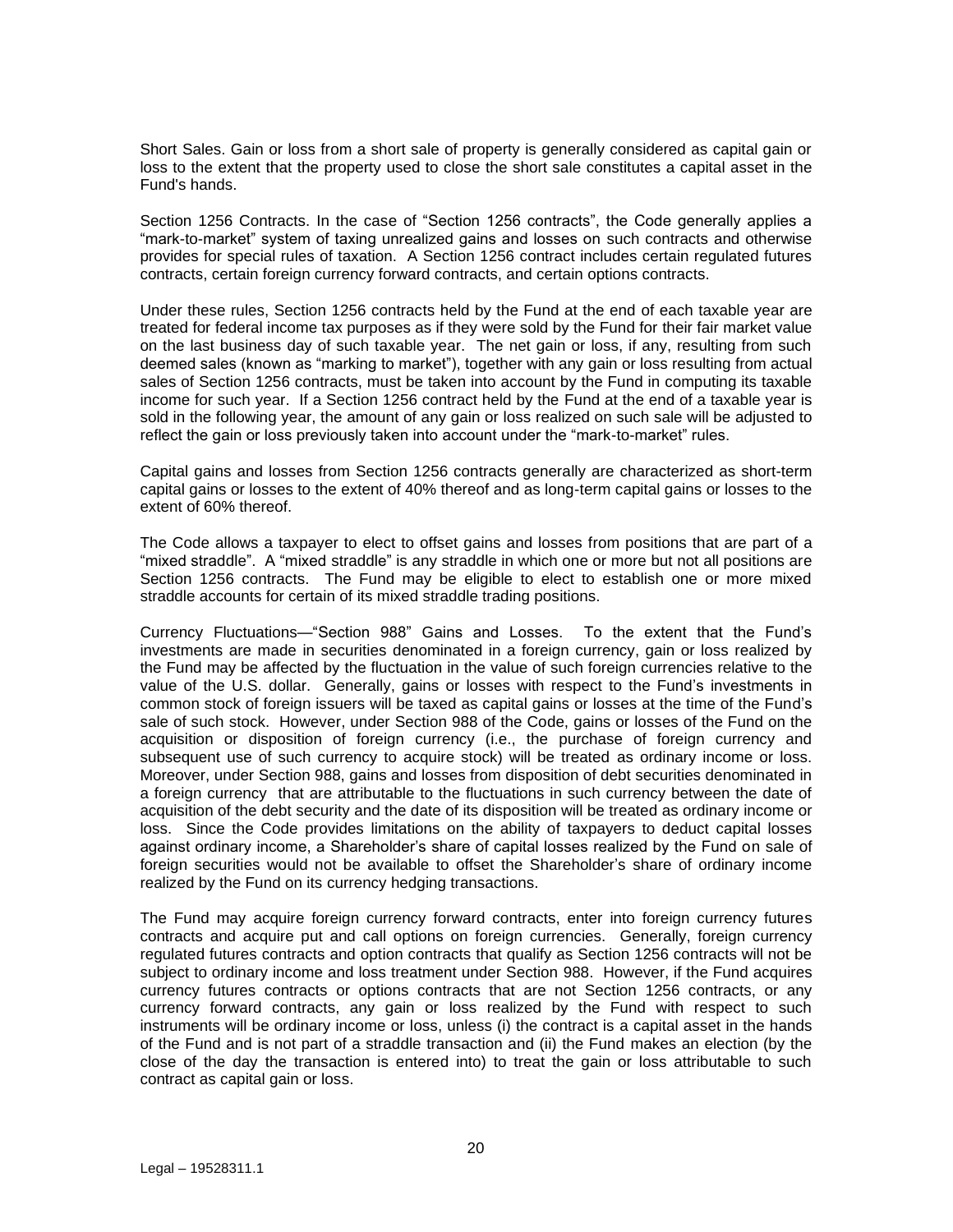Debt Obligations. The taxation of debt obligations under the Code is complex; the following discussion is intended to provide only a general description of these rules. Generally, interest income and income items similar to interest, such as accrued original issue discount and accrued market discount on disposition are treated as items of ordinary income. Subject to treatment of such amounts as ordinary income, disposition of debt obligations held as capital assets gives rise to capital gain or loss, which will be long-term if the debt obligation is held for longer than one year, and short-term, if held for a period of one year or less. In the event that any such debt obligations are not held as capital assets, such dispositions will generally give rise to ordinary gain or loss, as the case may be.

Constructive Sales. Section 1259 of the Code requires that the Fund recognize gain on the constructive sale of any appreciated financial position in stock, a partnership interest, or certain debt instruments. A constructive sale of an appreciated financial position occurs if, among other things, the Fund enters into (1) a short sale of the same or substantially identical property, (2) an offsetting notional principal contract with respect to the same or substantially identical property, or (3) a futures or forward contract to deliver the same or substantially identical property. Exceptions to the foregoing apply to certain transactions closed within 30 days after the close of the taxable year if the underlying appreciated financial position remains "unhedged" for at least 60 days thereafter, and to transactions involving certain contracts to sell stock, debt instruments, or partnership interests if the contract settles within one year.

Straddles. The IRS may treat certain positions in securities held (directly or indirectly) by a Shareholder and its indirect interest in similar securities held by the Fund as "straddles" for federal income tax purposes. The application of the "straddle" rules in such a case could affect a Shareholder's holding period for the securities involved and may defer the recognition of losses with respect to such securities. In addition, if either of the Shareholder's positions in such a transaction is an "appreciated financial position", application of the "straddle" rules may trigger a constructive sale of that position under the rules described above.

Conversion Transactions. Section 1258 of the Code recharacterizes capital gain from a "conversion transaction" as ordinary income, with certain limitations. Conversion transactions are defined as transactions in which substantially all the expected return is attributable to the time value of money and either: (a) the transaction consists of the acquisition of property by the taxpayer and a substantially contemporaneous agreement to sell the same or substantially identical property in the future; (b) the transaction qualifies as a "straddle" (within the meaning of Section 1092(c) of the Code); (c) the transaction is one that was marketed or sold to the taxpayer on the basis that it would have the economic characteristics of a loan but the interest-like return would be taxed as capital gain; or (d) the transaction is described as a conversion transaction in the Regulations. The amount of gain so recharacterized will not exceed the amount of interest that would have accrued on the taxpayers' net investment for the relevant period at a yield equal to 120% of the "applicable rate".

## **Special Rules Applicable to Ownership of "Passive Foreign Investment Company" Stock**.

Ownership of PFIC Stock. The Fund may acquire equity interests in certain foreign corporations that will be classified as "passive foreign investment companies" ("**PFICs**") for U.S. tax purposes. Under the PFIC rules, unless the Fund makes one of the elections described below, any gain realized by the Fund on the sale or disposition of stock in a PFIC that is allocable to Shareholders that are U.S. Persons (as defined in the Code) will be treated as ordinary income and will be subject to U.S. federal income tax as if (i) the gain had been realized ratably over the Shareholder's holding period and (ii) the amount deemed realized had been subject to tax in each year of that holding period at the highest applicable federal income tax rate; in addition, an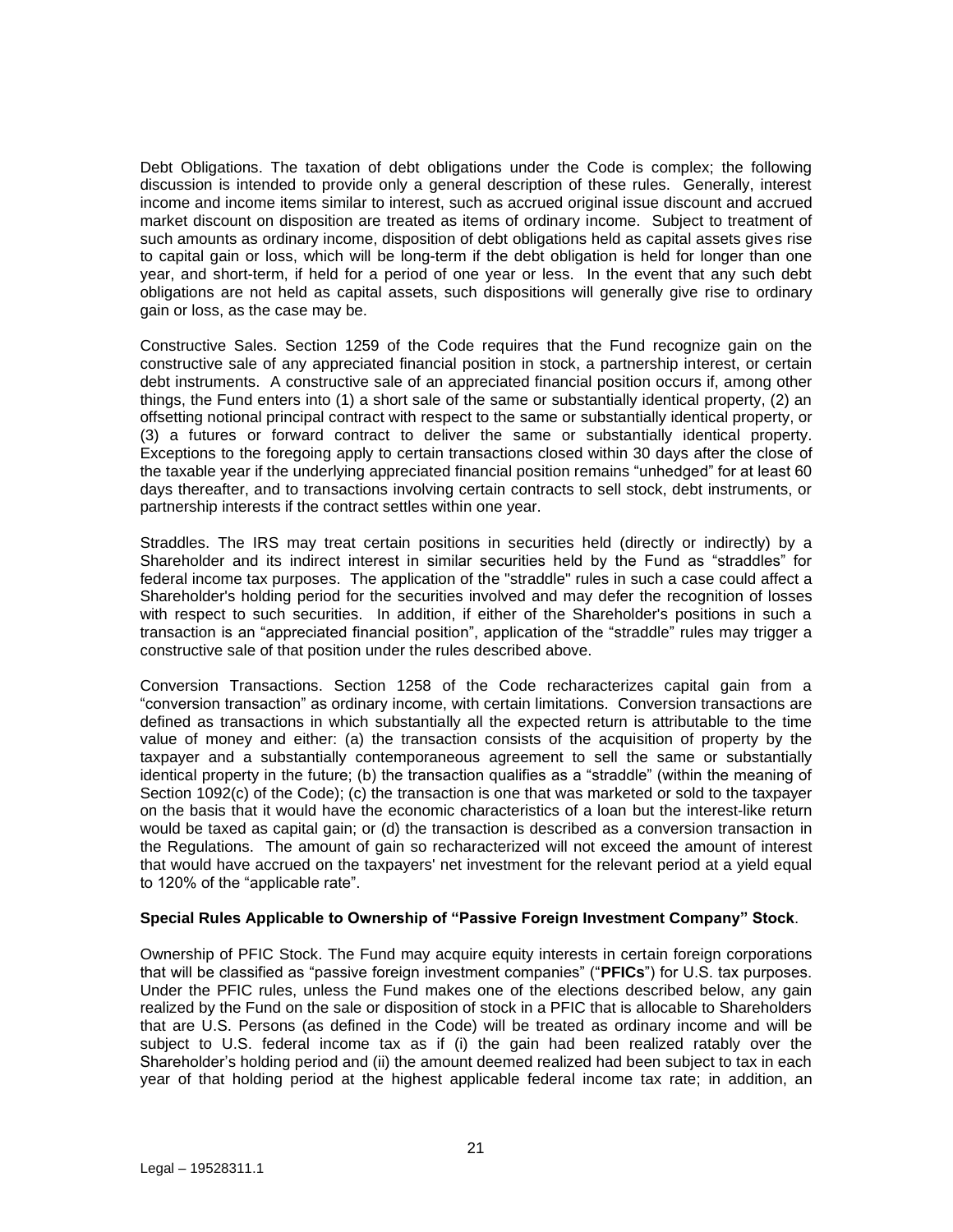interest charge at the rate generally applicable to underpayments of federal income tax will be imposed on the amount. Further, any "excess distributions" from a PFIC (as defined in the Regulations) are treated as ordinary income (regardless of their original character) and subject to this deferred tax and interest charge.

Provided the PFIC complies with certain reporting requirements, the Fund may elect to have the PFIC treated as a "qualified electing fund", in which case the Fund would include annually in its gross income its pro rata share of the PFIC's net ordinary income and net realized capital gains, whether or not such amounts are actually distributed. Generally, any net operating losses or net capital losses of the PFIC will not pass through to the Fund and will not offset any ordinary income or capital gains of the PFIC reportable to the Fund in subsequent years. Alternatively, the Fund could elect to "mark-to-market" stock in certain PFICs if such stock is considered "marketable stock" under the Code, and thereby avoid being subject to the deferred tax and interest charge discussed above. There can be no assurance that the Fund will be able to make either of these elections with respect to any PFICs in which it invests. Shareholders may be subject to IRS reporting requirements with respect to the Fund's investments in PFICs.

Medicare Surtax on Net Investment Income.

High income U.S. individuals are subject to an annual 3.8% Medicare contribution tax on their "net investment income" ("**NII Tax**"). The NII Tax is an "add on" federal surtax which must be paid in addition to the regular federal income tax on such income. The NII Tax applies to individual taxpayers with "modified" adjusted gross income ("**MAGI**") in excess of certain statutorily determined thresholds. Trusts and estates are also subject to the NII Tax (in modified form) on the lesser of (i) their undistributed net investment income for the taxable year or (ii) the amount of their adjusted gross income that is taxable in the highest applicable federal income tax bracket for trusts and estates in such taxable year.

For purposes of the NII Tax, "investment income" is defined to include (1) interest, dividends, annuities, royalties and rents (subject to certain exceptions); (2) income from a trade or business that consists of trading financial instruments or commodities; (3) income from a trade or business that is a passive activity for the taxpayer; and (4) net gain attributable to disposition of capital assets and certain other property.

It is anticipated that a non-corporate U.S. Shareholder's distributive share of taxable income from the Fund's investing and trading activity will be classified as investment income of the type subject to the NII Tax.

Net investment income for purposes of calculating the NII Tax is (i) investment income (as defined above) reduced by (ii) any deductions allowed under the regular rules applicable for federal income tax purposes that are properly allocable to such gross income or net gain. Thus, if the Fund is not engaged in a trade or business, a non-corporate U.S. Shareholder's distributive share of investment-related expenses (other than investment interest) would pass through as miscellaneous itemized deductions. For taxable years beginning before January 1, 2026, the deductions previously available to individuals, trusts and estates for such miscellaneous itemized deductions are disallowed.

## **U.S. Tax-Exempt Shareholders**

If the Fund derives income which would be considered "unrelated business taxable income" (as defined in Section 512 of the Code) ("**UBTI**"), if derived directly by a qualified retirement plan or other organization exempt from tax under Sections 401 or 501(a) of the Code or an individual retirement account ("**IRA**") exempt under Section 408(e) of the Code (each, a "**Tax-Exempt**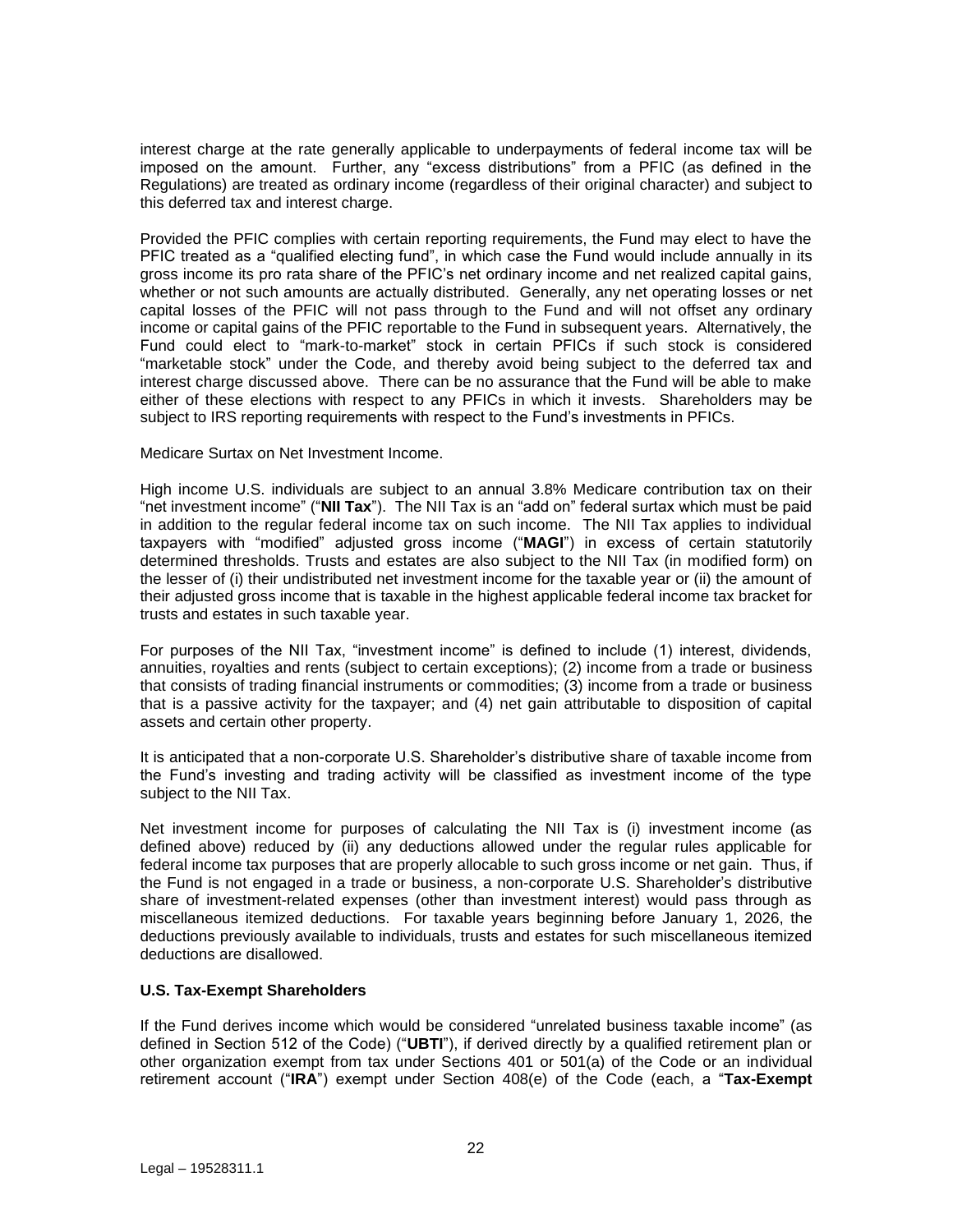**Entity**"), a Shareholder that is a Tax-Exempt Entity's allocable share of such income would be subject to tax. A Tax-Exempt Entity that is subject to tax on its allocable share of the Fund's UBTI may also be subject to the alternative minimum tax with respect to items of tax preference which enter into the computation of UBTI.

UBTI is generally the excess of gross income from any unrelated trade or business conducted by a Tax-Exempt Entity (or by a partnership of which the Tax-Exempt Entity is a member) over the deductions attributable to such trade or business. UBTI generally does not include certain passive income, including dividends, interest, annuities, royalties and gain or loss from the disposition of property held for investment, unless such income items are debt-financed income (as discussed below).

U.S. tax-exempt entities are required to calculate UBTI separately for each unrelated trade or business, and net losses from one unrelated trade or business are not permitted to offset income from a separate unrelated trade or business. Prospective investors that are Tax-Exempt Entities should consult their tax advisors regarding the application of such rules to an investment in the Fund.

For certain types of Tax-Exempt Entities, the receipt of any UBTI may have extremely adverse consequences. In particular, for charitable remainder trusts (as defined under Section 664 of the Code), the receipt of any taxable income from UBTI during a taxable year will result in the imposition of an excise tax equal to the amount of such UBTI.

A Tax-Exempt Entity also includes in its UBTI its "unrelated debt-financed income" (and its allocable share of the "unrelated debt-financed income" of any partnership in which it invests) pursuant to Section 514 of the Code. In general, unrelated debt-financed income consists of: (i) income derived by a Tax-Exempt Entity (directly or through a partnership) from income producing property with respect to which there is "acquisition indebtedness" at any time during the taxable year; and (ii) gains derived by a Tax-Exempt Entity (directly or through a partnership) from the disposition of property with respect to which there is "acquisition indebtedness". Acquisition indebtedness is generally defined as debt incurred to purchase or carry an investment. Such income and gains derived by a Tax-Exempt Entity from the ownership and sale of debt-financed property are taxable in the proportion to which such property is financed by acquisition indebtedness during the relevant period of time.

The Fund may incur indebtedness in connection with its investment program. If the Fund incurs indebtedness, a portion of the allocable share of the Fund's income of a Tax-Exempt Entity would be treated as UBTI. The law is not clear regarding the appropriate method to be used to determine what portion of a tax-exempt Shareholder's share of the Fund's income is attributable to debt financing and therefore constitutes "debt-financed income". There can be no assurance that the IRS will accept the method of computation used by the Fund.

In addition, to the extent that a Tax-Exempt Entity borrows money to finance its investment in the Fund, such entity would be subject to tax on the portion of its income which is unrelated debtfinanced income even though such income may constitute an item otherwise excludable from UBTI, such as dividends, interest or capital gains.

Tax-exempt Shareholders will also realize UBTI if the Fund invests in equity interests of publicly traded partnerships or private partnerships that are engaged in trade or business activities.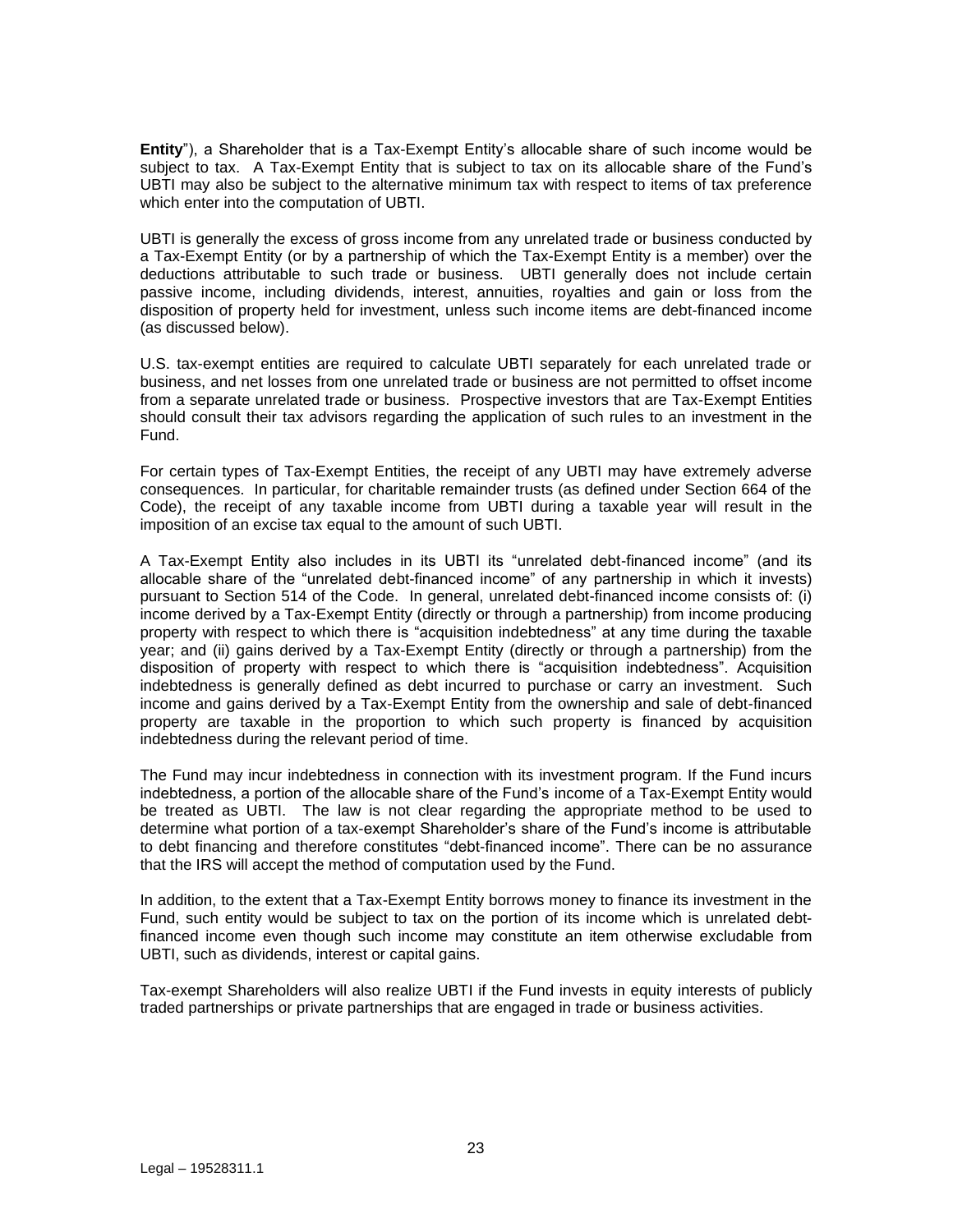## **Certain Tax Elections and Return Filing Requirements.**

If the Fund is treated as a securities trader for federal income tax purposes, the Fund may elect to "mark-to-market" its securities at the end of each taxable year, in which case such securities would be treated for federal income tax purposes as though sold for fair market value on the last business day of such taxable year. Such an election under Code Section 475(f) would apply to the taxable year for which made and all subsequent taxable years and may not be revoked without the consent of the IRS. If the Fund were to make such an election, all or a portion of the Fund's gains and losses would be considered ordinary income or loss, rather than capital gain or loss.

The Code provides for optional adjustments to the tax basis of partnership property upon distributions of partnership property to a partner and transfers of partnership interests (including by reason of death); provided that a partnership election has been made pursuant to Section 754 of the Code. Any such election, once made, cannot be revoked without the IRS's consent.

Even if a partnership has not made a Section 754 election, Section 743 of the Code provides for a mandatory tax basis adjustment to partnership property on certain transfers of partnership interests (including transfers by reason of death), if the partnership has a "substantial built-in loss" immediately after such transfer. A partnership is treated a s having a "substantial built-in loss" if: (1) the partnership's aggregate adjusted tax basis in partnership property exceeds the properties' aggregate fair market value by more than \$250,000 or (2) the transferee partner would be allocated a loss of more than \$250,000 if the partnership's assets were sold for cash equal to their fair market value immediately after the transfer. Section 734 of the Code also provides for mandatory tax basis adjustments in the case of certain property distributions to partners. Such Code provisions could cause the Fund to decrease the tax basis of its remaining assets in such circumstances.

All Shareholders are required to treat tax items consistently on their own federal income tax return with their treatment on the Fund's return (if any), unless they file a statement with the IRS disclosing the inconsistency. Since the Fund may engage in transactions whose treatment for tax purposes is not clear, there is a risk that a claim of tax liability could be asserted against the Fund. In the event that the income tax returns of the Fund are audited by the IRS, the tax treatment of Fund income and deductions generally is determined at the partnership level in a single proceeding rather than by individual audits of the Shareholders. The "Partnership Representative" of the Fund will have considerable authority to make decisions affecting the tax treatment and procedural rights of all Shareholders. In addition, the Partnership Representative has the authority to bind certain Shareholders to settlement agreements and the right on behalf of all Shareholders to extend the statute of limitations relating to tax liabilities with respect to partnership items. The Fund may consult with, and rely upon, the Fund's auditors and other advisors and their determinations or advice as to tax and/or accounting matters.

IRS Partnership Tax Audit Rules. An IRS audit adjustment to the Fund's federal tax return for any tax year ("**Prior Year**") could result in a tax liability (including interest and penalties) being imposed on the Fund for the year during which the IRS adjustment is determined ("**Current Year**"). The Fund may be able to elect to pass through such tax adjustments for any Prior Year to those current and former Shareholders who were partners of the Fund during the Prior Year, in which case each Prior Year participating partner, and not the Fund, would be responsible for the payment of any tax deficiency allocable to such person, determined after including the partner's share of the adjustments on his or its own federal income tax return for that Prior Year. If such pass through election is made by the Fund, interest on any deficiency will be calculated by the IRS at a rate that is two percentage points higher than the otherwise applicable interest rate for tax underpayments. If the Fund did not make such a pass through election, the Current Year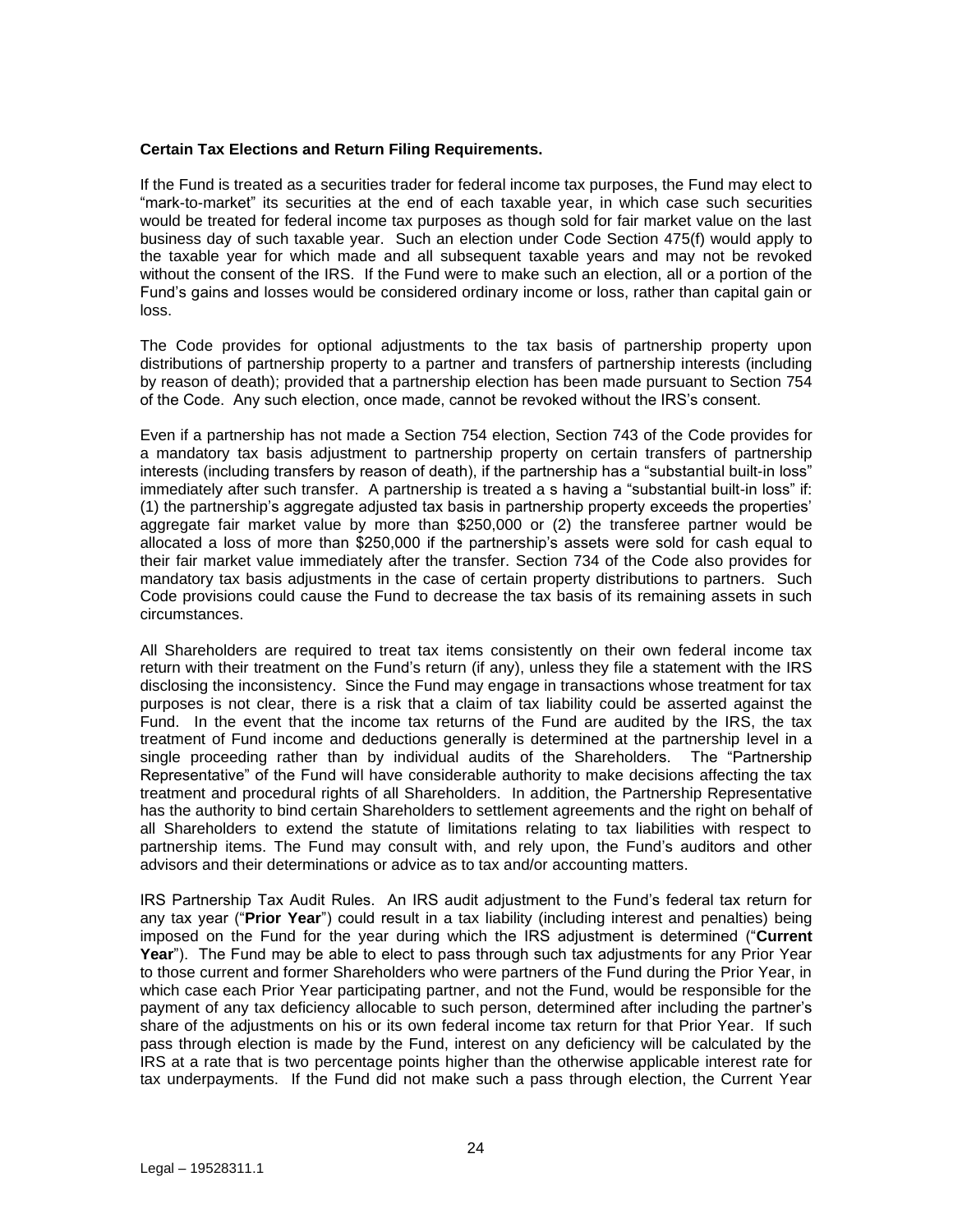partners may bear the tax liability (including interest and penalties) arising from IRS audit adjustments that are unrelated to their Prior Year economic interests in the tax items of the Fund that were adjusted. The Fund will designate an eligible person as required to serve as the Partnership Representative of the Fund, with the sole authority to represent the Fund with respect to U.S. federal income tax matters for the tax year for which designated.

PFIC Reporting. Each U.S. Person that is a direct or indirect shareholder of a PFIC is required to file an annual information return containing such information as the IRS may require. U.S. Shareholders may be required to file such IRS PFIC reporting forms with the taxpayer's federal income tax return. Certain U.S. tax-exempt entities are exempt from such PFIC filing requirement unless they realize UBTI with respect to the PFIC investment.

FATCA Withholding and Compliance. The provisions of the Code known as the Foreign Account Tax Compliance Act ("**FATCA")** provide that a 30% withholding tax will be imposed on payments of U.S.-source dividends and interest (and certain other items of U.S.-source income) to certain foreign financial entities and on gross proceeds from the sale of property that give rise to U.S. source, interest or dividends, unless the foreign financial entity has registered with the IRS and agreed to provide specified U.S. tax information concerning "specified U.S. persons" that own interests in the foreign entity. U.S. and non-U.S. Shareholders will be required to furnish appropriate documentation certifying as to their U.S. or non-U.S. tax status, together with such other additional tax information as the Fund may from time to time request. Shareholders that are "non-financial foreign entities" (as defined in Code Section 1472) are required to certify whether they have any "substantial United States owners" and, if so, to disclose the identity and tax identification numbers of such persons to the Fund. Failure to provide such information may subject a Shareholder to withholding taxes or mandatory withdrawal of its entire interest in the Fund. Shareholders are encouraged to consult with their own tax advisors regarding the possible impact of the FATCA legislation on their investment in the Fund.

## Certain ERISA Considerations

An investment of benefit plan assets in the Fund may raise issues under ERISA and the Code. ERISA and the Code impose certain duties on persons who are fiduciaries of a Plan (as defined below) and prohibit certain transactions involving the assets of a Plan and its fiduciaries or other interested parties. Under ERISA and the Code, any person who exercises any discretionary authority or control over the administration of a Plan, or the management or disposition of the assets of a Plan or who renders investment advice for a fee or other compensation to a Plan, is generally considered to be a fiduciary of the Plan.

In considering an investment in the Fund of a portion of the assets of any employee benefit plan (including a "Keogh" plan) subject to the fiduciary and prohibited transaction provisions of ERISA or the Code or similar provisions under applicable state law (collectively, a "Plan"), a Plan fiduciary should determine, in light of the risks and limited liquidity inherent in an investment in the Fund, whether the investment is in accordance with the documents and instruments governing the Plan and the applicable provisions of ERISA or similar law relating to a fiduciary's duties to the Plan. Furthermore, absent an exemption, the fiduciaries of a Plan should not purchase Shares with the assets of any Plan if the Investment Manager or any affiliate thereof is a fiduciary or other "party in interest" or "disqualified person" (collectively, a "party in interest") with respect to such Plan.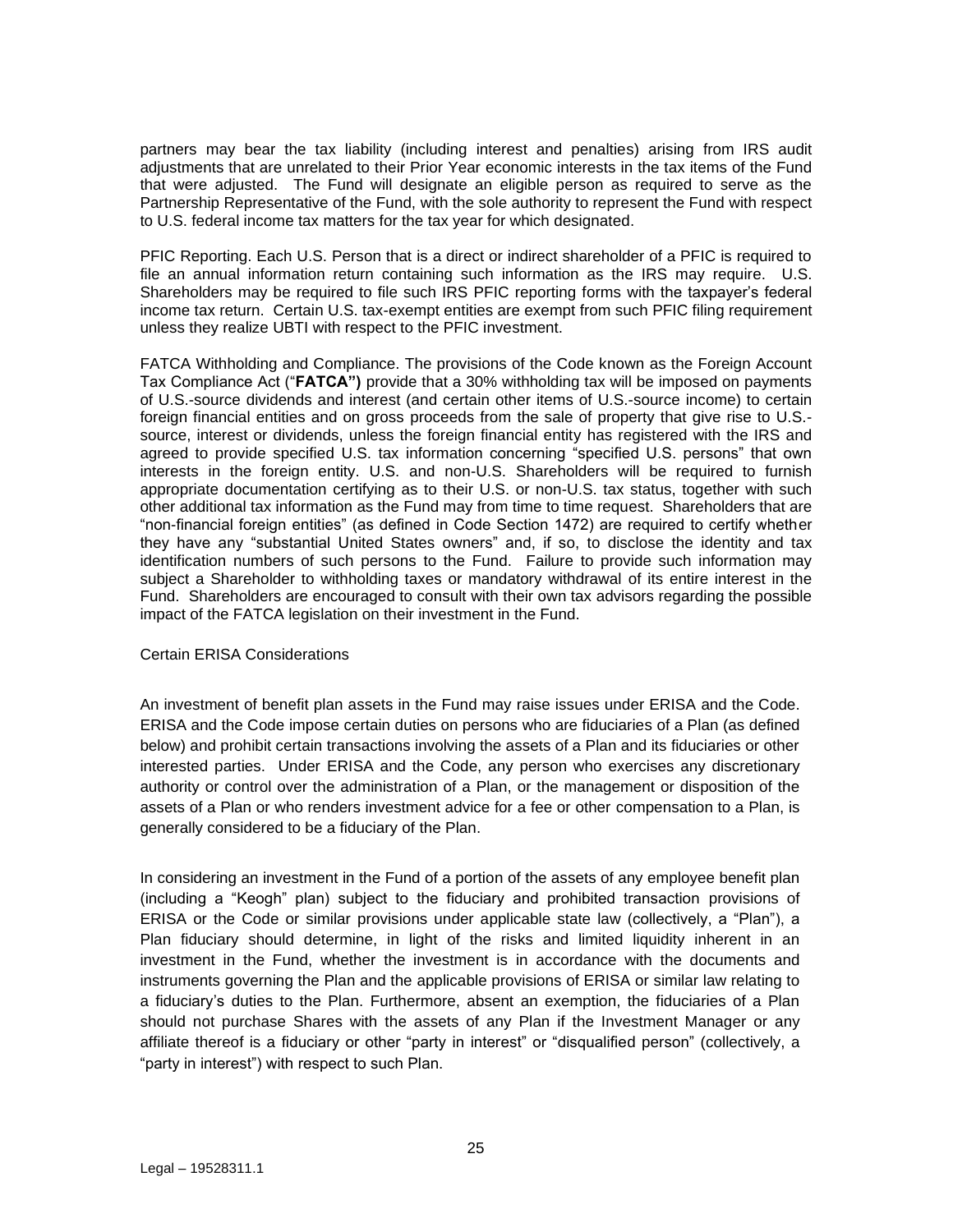Regulations promulgated under ERISA by the U.S. Department of Labor ("**Plan Asset Regulations**") generally provide that when a Plan subject to Title I of ERISA or Section 4975 of the Code acquires an equity interest in an entity that is neither a "publicly-offered security" nor a security issued by an investment company registered under the Investment Company Act, the Plan's assets include both the equity interest and an undivided interest in each of the underlying assets of the entity, unless it is established either that equity participation in the entity by "benefit plan investors" is not "significant" or that the entity is an "operating company", in each case, as defined in the Plan Asset Regulations. The Shares will not constitute "publicly offered" securities or securities issued by an investment company registered under the Investment Company Act, and it is not expected that the Fund will qualify as an "operating company" under the Plan Asset Regulations. For purposes of the Plan Asset Regulations, equity participation in an entity by benefit plan investors will not be "significant" as long as they own, directly or indirectly, in the aggregate less than 25% of the value of each class of such entity's equity. For purposes of such calculation, equity interests owned by persons (other than a benefit plan investor) with discretionary authority or control over the assets of the entity or who provide investment advice for a fee (direct or indirect) with respect to such assets, and any affiliates thereof, are disregarded. For purposes of this 25% test ("**Benefit Plan Investor Test**"), "benefit plan investors" include: employee benefit plans subject to the provisions of Title I of ERISA and plans subject to Section 4975 of the Code, including "Keogh" plans and individual retirement accounts ("**IRAs**"). The following are not included in the definition of a benefit plan investor: employee benefit plans maintained outside the U.S. by foreign companies that cover non-U.S. Persons, governmental plans, and certain church plans. Absent satisfaction of another exception under the Plan Asset Regulations, if 25% or more of the value of any class of Interests in a Fund were held by benefit plan investors, an undivided interest in each of the underlying assets of the Fund would be deemed to be "plan assets" of any Plan subject to Title I of ERISA or Section 4975 of the Code that invested in the Fund.

The Board intends to use reasonable efforts either (i) to prohibit plans subject to Title I of ERISA or Section 4975 of the Code from investing in the Fund or (ii) to provide that investment by "benefit plan investors" in the Fund will not be "significant" for purposes of the Plan Asset Regulations by limiting the aggregate equity participation by benefit plan investors in the Fund to less than 25% of the value of each class of Shares in each Fund as described above. However, each Plan fiduciary should be aware that even if the Fund were to avoid plan asset status under the Benefit Plan Investor Test at the time a Plan acquires Shares, the exemption could become unavailable at a later date as a result, for example, of subsequent transfers or redemptions of Shares, and that Shares held by benefit plan investors may be subject to mandatory redemption in such event in order for the Fund to continue to avoid plan asset status under the Benefit Plan Investor Test.

There can be no assurance that the Fund will qualify for a plan asset exemption under the Benefit Plan Investor Test, that the structure of particular investments of the Fund will otherwise satisfy the Plan Asset Regulations or that the underlying assets of the Fund will not otherwise be deemed to include ERISA plan assets.